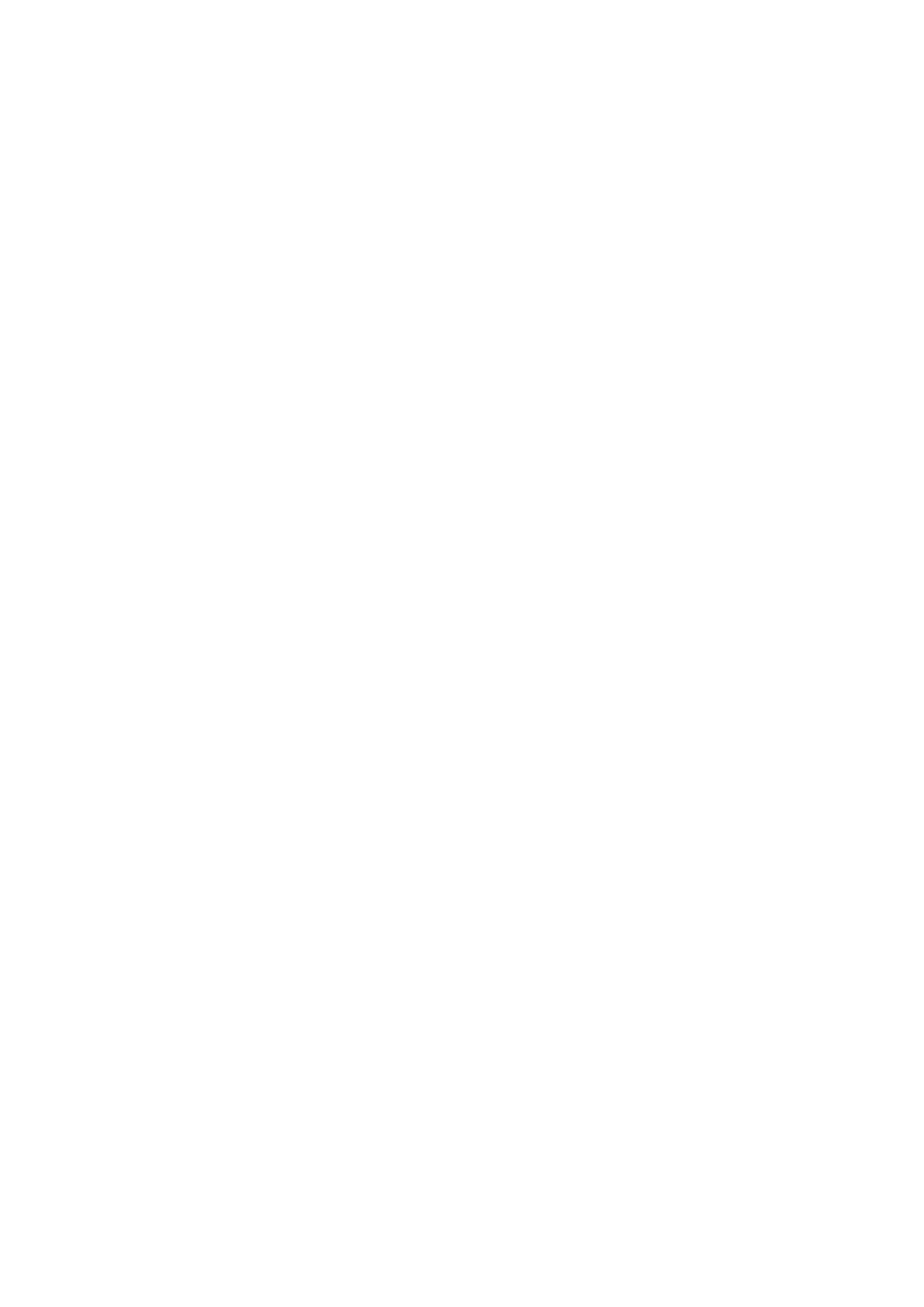# **Annual Report of the Parochial Church Council for the year 1 st January to 31st December 2019**

# **Administrative Information**

St John the Evangelist, Great Stanmore, is situated on Church Road, Stanmore. It is part of the Willesden Episcopal Area of the Diocese of London within the Church of England. Contact details: The Parish Office, Church House, Old Church Lane, Stanmore, HA7 2QX. Telephone number 020 8954 7064. Email [parishoffice@stjohnschurchstanmore.org.uk](mailto:parishoffice@stjohnschurchstanmore.org.uk) Website:<http://www.stjohnschurchstanmore.org.uk/>

The Parochial Church Council (PCC) of St John the Evangelist, Great Stanmore, is a registered charity. The number is 1127658.

### **PCC Members (Trustees)**

The Members of the PCC are the trustees of the charity. During the year, the following served as members of the PCC:

Rector: The Revd Matthew Stone – Chairman

Churchwardens: Mrs. Jane Prentice

The other Churchwarden appointed on 28<sup>th</sup> April, has been granted a dispensation by the Charity Commission so the name is not published.

| Deanery Synod Representatives: | Mrs. Sylvia Daniels<br>Mrs. Beverley McKeon<br>Mr. Daniel McKeon                                                                                                                                                                   | <b>End of Term</b><br>May 2020<br>May 2020<br>May 2020                                                   |
|--------------------------------|------------------------------------------------------------------------------------------------------------------------------------------------------------------------------------------------------------------------------------|----------------------------------------------------------------------------------------------------------|
| <b>Elected Members:</b>        | Mrs. Maureen Davter<br>Mrs. Farah Lungay<br>Mr. Andrew Newton<br>Mr. Malcolm Woods                                                                                                                                                 | retired 28th April 2019<br>retired 28th April 2019<br>retired 28th April 2019<br>retired 28th April 2019 |
|                                | Mr. Paul Angell<br>Ms Susan Jones<br>Mr. Henry Prentice<br>Mrs. Beverley Singleton                                                                                                                                                 | retiring APCM 2020<br>retiring APCM 2020<br>retiring APCM 2020<br>retiring APCM 2020                     |
|                                | Mrs. Sheila Enaboifo<br>Ms Jennifer Neve<br>Mr. Graham Nicholson<br>Mr. William Wyon                                                                                                                                               | retiring APCM 2021<br>retiring APCM 2021<br>retiring APCM 2021<br>retiring APCM 2021                     |
|                                | Miss Belinda Burnand (from 28 <sup>th</sup> April 2019)<br>Mrs. Pamela Curran (from 28 <sup>th</sup> April 2019)<br>Mr. Keith McKenzie (from 28 <sup>th</sup> April 2019)<br>Mr. Michael Okyere (from 28 <sup>th</sup> April 2019) | retiring APCM 2022<br>retiring APCM 2022<br>retiring APCM 2022<br>retiring APCM 2022                     |
| Ex-officio:                    | The Revd Jonny Rapson – Assistant Curate (from $1st$ July 2019)                                                                                                                                                                    |                                                                                                          |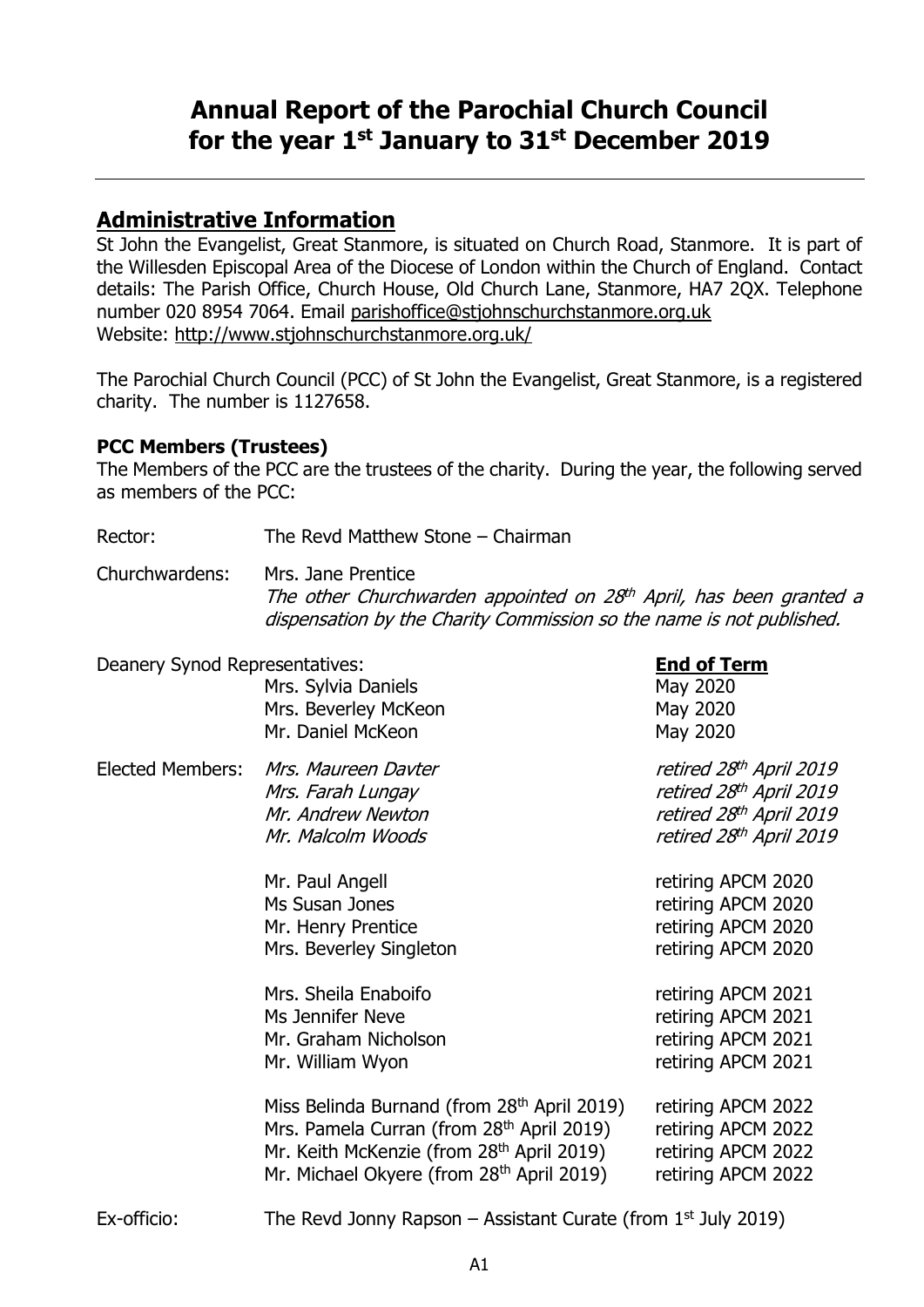#### **Bankers:**

- Barclays Bank PLC, 1, The Broadway, Stanmore, Middlesex, HA7 4DB
- CCLA Investment Management Ltd, Senator House,
	- 85, Queen Victoria Street, London, EC4V 4ET

#### **Independent Examiner:**

- Mr. Derek Taylor-Mew FMAAT
	- 123, Park Lane, Harrow, Middlesex, HA2 8NN

#### **Charity Commission Correspondent:**

The Revd Matthew Stone Church House, Old Church Lane, Stanmore, Middlesex, HA7 2QX

# **Structure, Governance and Management**

The PCC is a corporate body established by the Church of England. The PCC operates under the Parochial Church Council Powers Measure. The method and appointment of PCC members is set out in the Church Representation Rules. The PCC is registered with the Charity Commission under the full title of "The Parochial Church Council of the Ecclesiastical Parish of St John the Evangelist, Great Stanmore" with a working name of "St John's PCC, Stanmore" (No. **1127658).** The members of the PCC are the trustees of the charity. PCC members serve a three-year term of office and then they stand down for a period of twelve months before seeking re-election (unless they are co-opted). This policy was reconfirmed at the Annual Parochial Church Meeting on 26<sup>th</sup> April 2015. All Church attendees are encouraged to register on the Electoral Roll and stand for election to the PCC.

The PCC met seven times during the year. The Parish Administrator is appointed annually to act in the capacity of PCC Secretary and would normally take the minutes of meetings. However, when she is unable to attend, a deputy is appointed to take the minutes. Across the past year, the Rector has taken the minutes as well as chairing the meeting.

The Standing Committee is the only committee legally required. It has power to transact the business of the PCC between meetings, subject to any directions given by the PCC. The other committees are: Energy, Finance, Fundraising, Old Church Working Group and Peace, Justice and Environment as well as Social. A Fabric Committee was not appointed this time. Reports from some of these can be found elsewhere in the Annual Report. Some of the committees did not meet in 2019. The Rector, Churchwardens and PCC Members serve on several of these committees. Committees are able to co-opt other members from within or outside of the PCC at their discretion.

# **Aims and Purposes**

The PCC has the responsibility of co-operating with the Rector, the Revd Matthew Stone, in promoting in the parish the whole mission of the Church, pastoral, evangelistic, social and ecumenical. It also has the responsibility for the maintenance of the Church Building, Churchyard, Old Brick Church, Church House, Church Field, Church House Cottage, Hollond Lodge and St John's House (16, The Chase).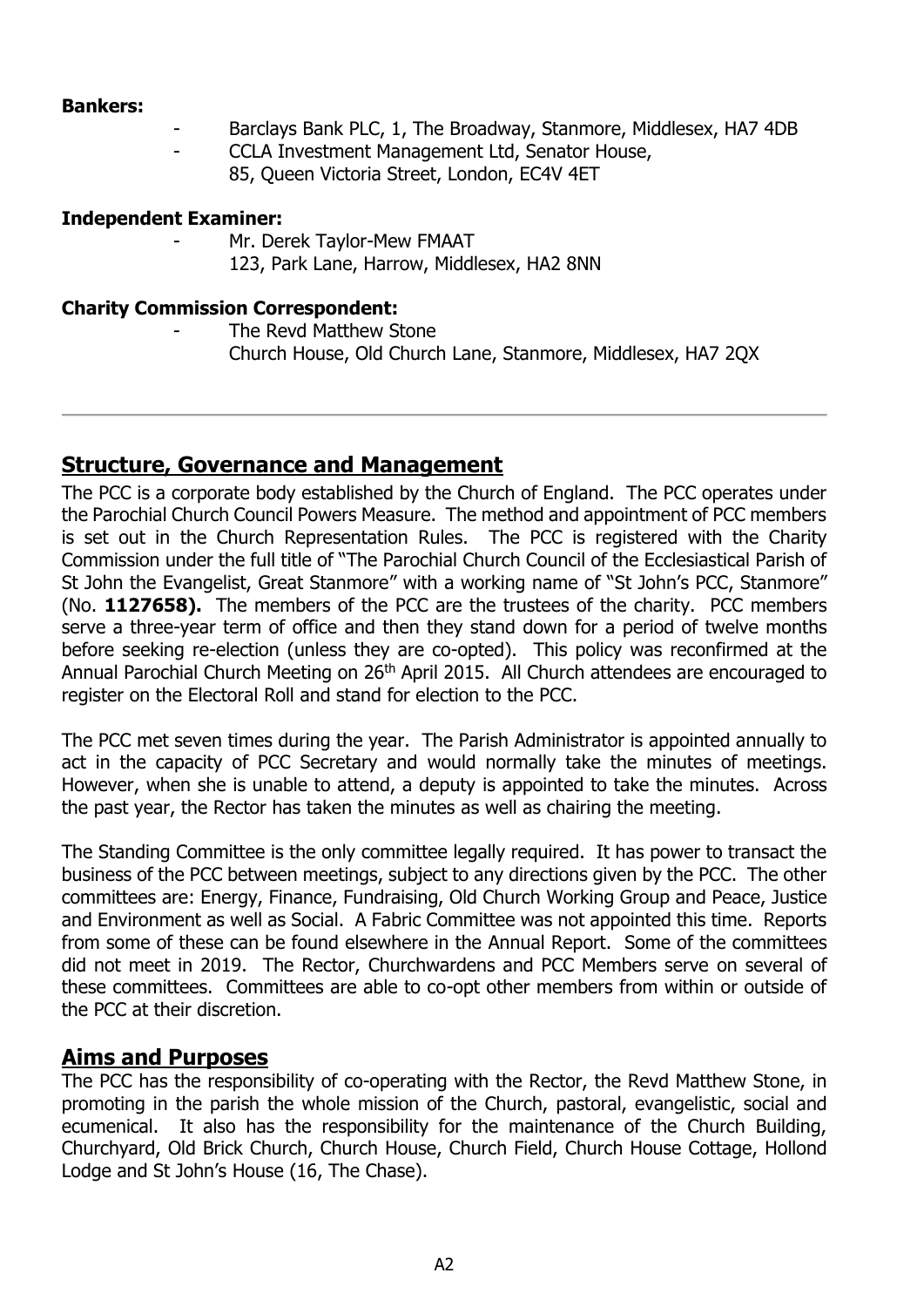# **Objectives and Activities**

The PCC is committed to enabling as many people as possible to worship at St John's and to become part of the parish community. This is underpinned by our Mission Statement: "Drawn together by Christ's love, we seek by his grace to live out his commandments to love the Lord our God with all of our being; and to love everyone we come across as we love ourselves."

We are an open Church: welcoming of all people. Our services and worship put faith into practice through prayer and scripture, music and sacrament.

When planning our activities for the year, the Rector and PCC have considered the Charity Commission's guidance on public benefit and, in particular, the supplementary guidance to charities for the advancement of religion. Specifically, we try to enable ordinary people to live out their faith as part of our parish community through:

- Worship, prayer, learning about the Gospel; developing knowledge and trust in Jesus.
- Provision of pastoral care for people living in the parish.
- Missionary and outreach work.

At each PCC Meeting, time was allocated to respond to "Capital Vision 2020" (CV2020), the Diocese of London's collective vision for 2013-2020. CV2020 emerged from conversations with nearly 2,000 people and was adopted by the Diocesan Synod in March 2013 and launched in front of 2,000 people at St Paul's Cathedral in June 2013. Capital Vision comprises three major themes (confident, compassionate and creative), with ten specific areas in which the Diocese plans to be more purposeful and imaginative. Parishes are strongly encouraged to play their part in responding by launching new initiates under the banner of CV2020. Details of our initiatives are recorded in Pages A11 and A12. Time was also spent in 2019 responding to the consultation "Listening to London, Listening to God" which will become the successor to CV2020. The responses from the congregation were sent to the Diocese of London.

### **Church Attendance**

There are 191 parishioners on the Church Electoral Roll, 70 of whom are resident in the parish, and 121 of whom are not resident in the parish. The average weekly attendance, counted in October 2019, was 136 (115 adults, 21 children). This figure includes Sundays and weekday worship.

# **Achievements and Performance**

### **Worship and Prayer, Discipleship and Pastoral Care**

The Rector and PCC are keen to offer a range of services on Sundays, during the week and over the course of the year that enable our community to draw closer to God, worship with one another, and be spiritually refreshed. All are welcome to attend our services. The principal act of worship each week takes place on Sundays, normally at 9.30am, and is the Parish Communion, which is followed by a time of fellowship over refreshments served in Church House. A Prayer Ministry Team meets in the chapel during the distribution of communion for any wishing to seek support. Most months an all-age service takes place on the third Sunday.

In addition, there is a said Holy Communion Service at 8am every Sunday and most Sundays a Book of Common Prayer (BCP) Matins at 11am with BCP Holy Communion, usually on the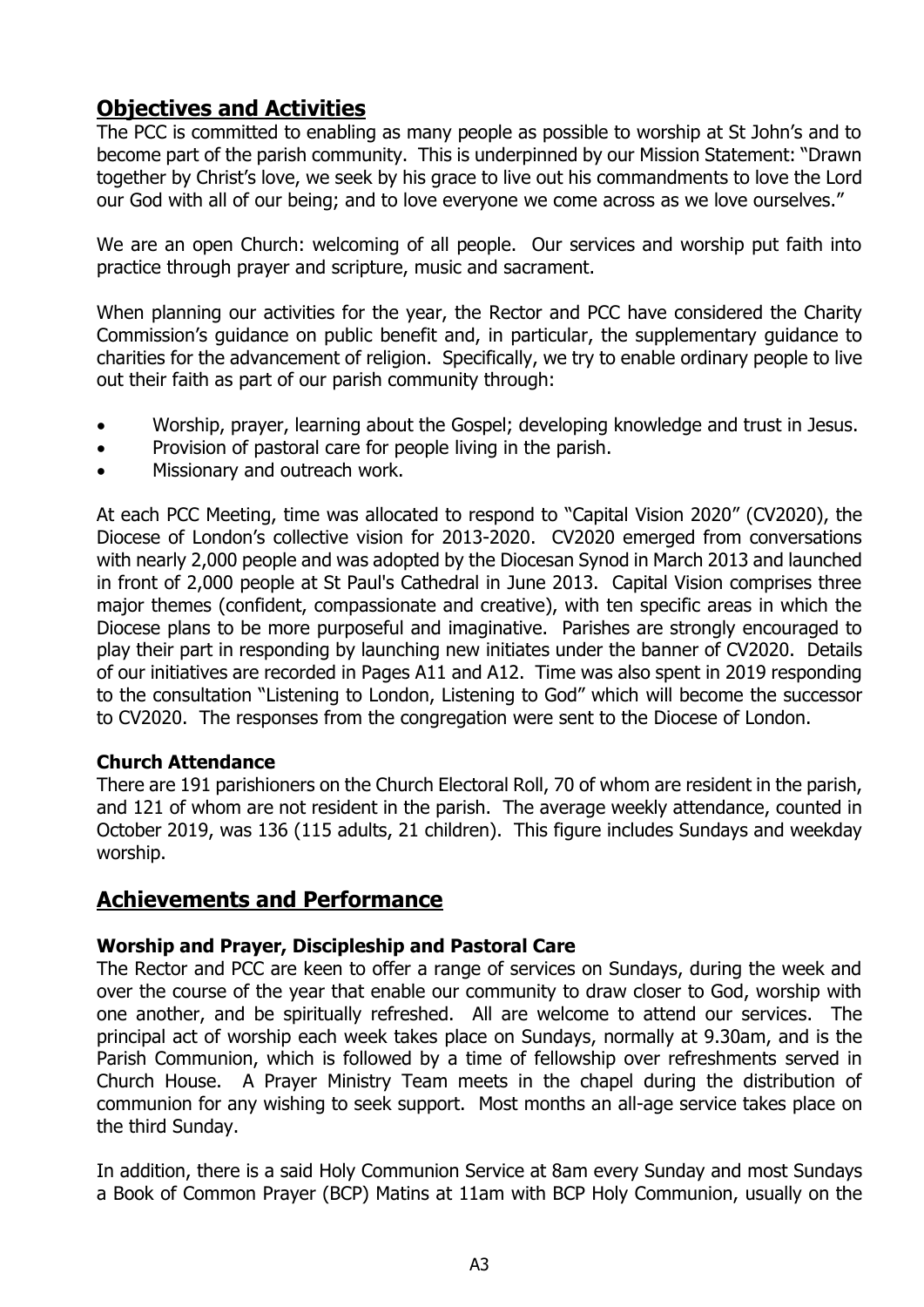first Sunday each month. There are three evening services each month: 8pm Compline (first Sunday), 5pm Engage = contemporary (second Sunday) and 5pm Evensong (third Sunday). To cater for the younger members of our Church community, Junior Church takes place in Church House during the Parish Communion. Junior Church does not meet Sundays when there is an all-age service. A youth group was launched in January 2015 which meets most months and caters for 11-18s.

The chapel is used for quieter services each week including a midweek Communion service every Tuesday (alternating between the BCP and Common Worship). The Daily Office is said several times during the course of the week.

In addition, the whole community worships together for major festivals, including Mothering Sunday, Easter Day, Dedication Festival, Harvest Festival and Christmas Day. Children/young people take an active part in these services as well as during the regular monthly all-age service.

The annual Battle of Britain Service took place on Sunday, 15<sup>th</sup> September. The attendance was excellent and included the Mayor of Harrow, Representative Deputy Lieutenant, Chief Executive of Harrow Council, along with large numbers of ATC cadets and others. The sum of £244.48 was collected during the service and split equally between Bentley Priory Museum, the RAF Benevolent Fund and the Royal Air Forces Association.

A Memorial Service took place on Sunday, 3<sup>rd</sup> November which was well supported (during which £462.25 was collected to support the work of Bereavement Care). Refreshments were provided in Church House after the service. An Act of Remembrance took place at the War Memorial in the Churchyard on Remembrance Sunday (10<sup>th</sup> November).

The Bishop of Willesden, the Rt. Revd Pete Broadbent, came to confirm nine candidates (three adults, six young people) on  $8<sup>th</sup>$  December. Within the same service, 10 children were admitted to communion before confirmation. The sum of £500 was collected/donated to for the Bishop of Willesden's Discretionary Fund.

The 420 children from St John's Church of England School attend a service at least termly (Easter, end of term in July, Harvest and Christmas). There is also a Key Stage 2 School Carol Service held in December.

During 2019 the church was used for (numbers in brackets relate to 2018):

- **- 8** (8) baptisms mostly taking place within the Parish Communion
- **- 9** (0) candidates for confirmation
- **- 10** (1) child admitted to Holy Communion before confirmation
- **- 2** (5) weddings
- **- 2** (1) funerals were held in church, a further **6** (8) were conducted at local crematoria

The Rector, Assistant Curate and PCC are committed to the pastoral care of all people in the parish of St John's. Holy Communion is taken regularly to two housebound parishioners (and others as and when required) by a commissioned team of lay people in addition to the Rector and Assistant Curate. The Rector and Assistant Curate make time to visit parishioners at home or in hospital with the assistance of the Licensed Lay Ministers, Pastoral Assistant, Parish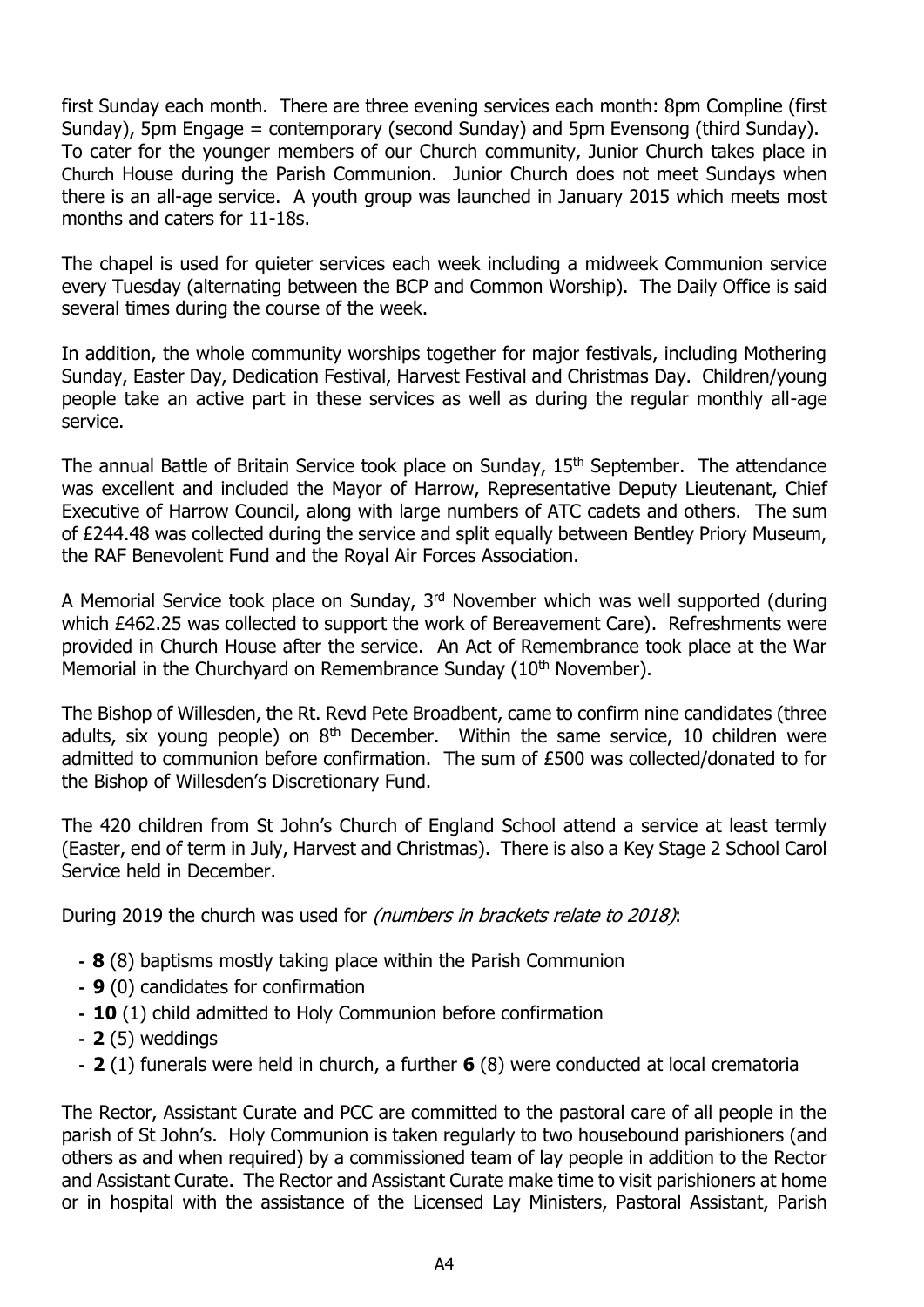Visiting Team and Bereavement Visiting Team. Staff Meetings are held at the Rectory on a regular basis.

In addition to worship, spiritual growth is encouraged through Home Groups, of which there are four meeting regularly.

The Rector meets regularly with the Assistant Curate, Churchwardens, Treasurer, Deputy Wardens and Parish Administrator to plan the workload for the ensuing months. As part of the meetings, priorities are agreed for upcoming fabric works.

The achievements of the PCC are only possible because of the large number of volunteers who give generously of their time and energy. Volunteers undertake a wide variety of tasks including (but not restricted to) membership of the various committees and visiting teams, stewardship of buildings, stewardship of finances, children's & youth work, Little Fishers, Tea & Chat, flower arranging, music, sidespersons, servers, chalice administrators, gardeners amongst many others. The PCC gratefully acknowledges all such contributions.

#### **Missionary and Outreach Work**

During the course of the year the PCC decided to make the following donations:

| <b>Bereavement Care</b><br>Capital Mass<br><b>Flyspec</b><br><b>Mission to Seafarers</b> |            | £200<br>£200<br>£2,000<br>£2,000 |      |
|------------------------------------------------------------------------------------------|------------|----------------------------------|------|
| <b>Total</b>                                                                             |            | £4,400                           |      |
| Collections were taken in support of the following:                                      |            |                                  |      |
| <b>Alzheimer's Society</b>                                                               |            | £120.40                          |      |
| Battle of Britain Service (split three ways)                                             |            | £244.48                          |      |
| <b>Bereavement Care</b>                                                                  |            | £462.25                          |      |
| Bishop of Willesden's Discretionary Fund                                                 |            | £500,00                          |      |
| Children's Society (Christingle Service)                                                 |            | £171.02                          |      |
| <b>Christian Aid</b>                                                                     |            | £401.00                          |      |
| Firm Foundation                                                                          |            | £2,322.52                        |      |
| Harrow InterFaith                                                                        |            | £244.05                          |      |
| <b>Leprosy Mission</b>                                                                   |            | £54.30                           |      |
| London Diocesan Fund:                                                                    |            |                                  |      |
| <b>Parochial Fees</b>                                                                    | £1,996.00* |                                  |      |
| Lent Appeal                                                                              | £890.75    | £2,886.75                        |      |
| Mission to Seafarers (Junior Church Lent Appeal)                                         |            | £70.16                           |      |
| Tearfund (Harvest Appeal)                                                                |            | £1,018.10                        |      |
| <b>Total</b>                                                                             |            | £8,495.03                        | $**$ |
| * This figure was not a retiring collection                                              |            |                                  |      |

**\*\*** This figure was not shown as Church Income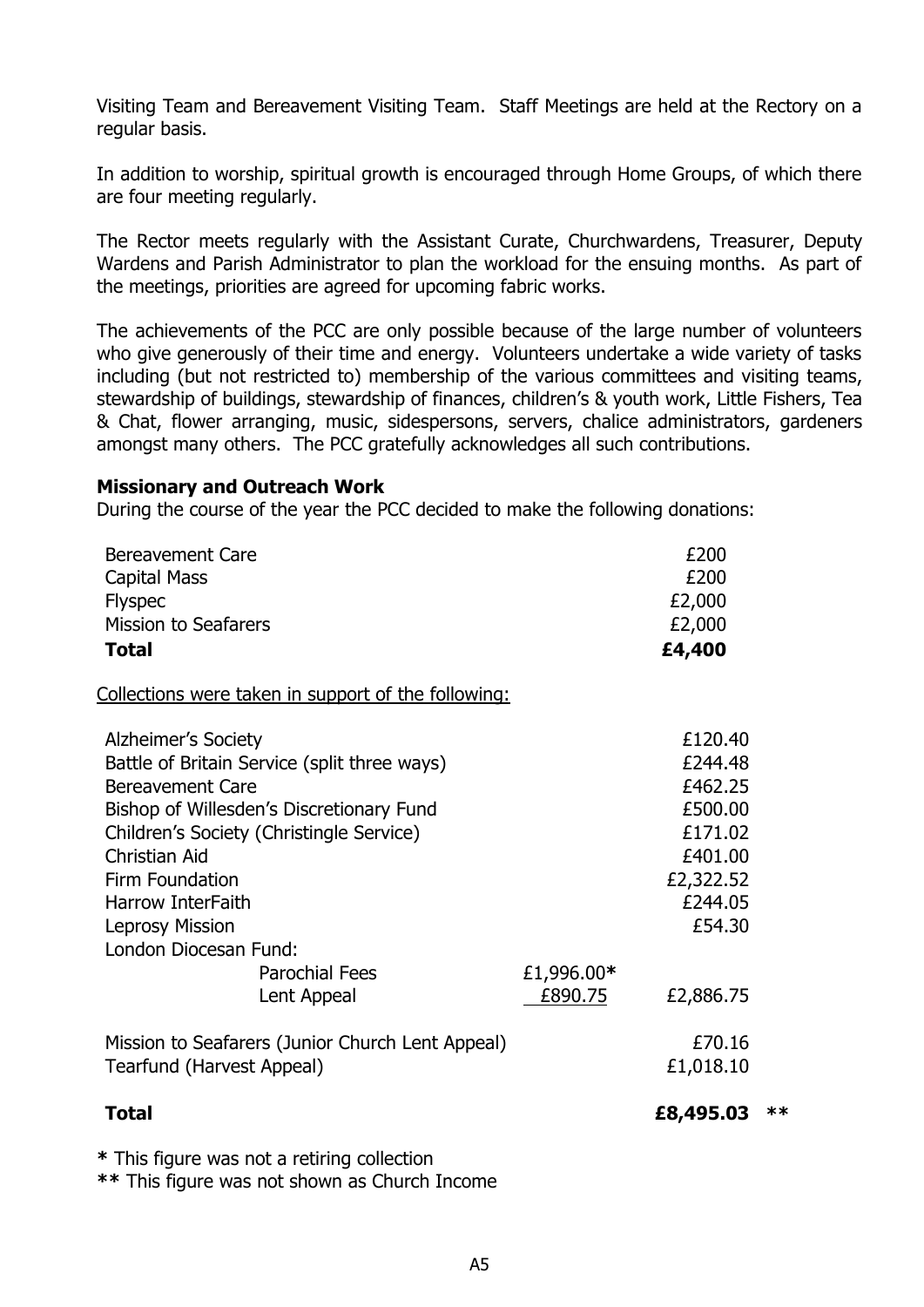## **Risks**

The trustees confirm that the major risks (namely financial, health & safety and safeguarding) to which the charity is exposed, as identified by the trustees, have been reviewed and systems or procedures have been established to manage those risks.

### **Safeguarding and Clergy Discipline**

The PCC have complied with the duty under section 5 of the Safeguarding and Clergy Discipline Measure 2016 in relation to having due regard to the House of Bishops' guidance on safeguarding children and vulnerable adults.

The Revd Matthew Stone Rector

## **Deanery Synod**

2019 has been a year of action on the Strategic Plan for the Deanery which was agreed by the Deanery Synod in November 2018. Synod met for three sessions during the year and considered one of the three key areas of the Plan. Meetings have always been open to any members of the churches to attend and so the title of the meetings was changed to "Harrow Deanery Meeting" with Synod business considered towards the end of the evening. Each evening had a time of worship led by the host church, who also gave a profile of the parish and its mission and ministries before the Synod prayed for them. Hosts also kindly provided refreshments. At each meeting reports were tabled on the recent sessions by those elected to the Diocesan and General Synods.

The 19<sup>th</sup> March session was held at St John's Church Pinner with the Bishop of London, Dame Sarah Mullaly. It started with a Eucharist. Bishop Sarah then outlined her vision for the Diocese and Synod members were able to ask her questions. Synod agreed to change the method of voting for members of the Standing Committee from July 2020 to the Single Transferrable Vote method instead of a Simple Majority. David Poole was elected as the Deanery's representative on the London Board for Schools Management Committee, Susan Cooper was elected to the vacancy for a lay member of the Deanery Standing Committee, and Kim Parry was re-elected as the Deanery's representative on the Bereavement Care Management Committee

The 25<sup>th</sup> June session was held at St Edmund's Church Northwood Hills. This meeting focussed on the key area of PRAYER and, following an introduction by the Revd Canon Alison Christian (formerly Rector of St John's Stanmore 2002-2012) on Prayer Styles, members were able to attend two of six prayer stations. Members were asked to complete a feedback card with their input on the Diocese of London's "Discerning our Vision for 2030" initiative, and these inputs were summarised and sent to the Diocese. One submission for a grant from the Deanery Mission Fund had been received and Synod agreed to grant £1,000 to St Andrew's Roxbourne for youth equipment. In June by-elections were held for the vacancies on the Willesden Area Council and the outcomes were reported to this meeting. The Revd Kate Tuckett, Vicar of St Alban's North Harrow, and Dr Toby Partridge, Licensed Lay Minister at Holy Trinity Northwood, were elected to these vacancies.

The 12<sup>th</sup> November session was held at Emmanuel Church Northwood. The main subject was the key area of DISCIPLESHIP in the Deanery Plan. Teachers and pupils from Holy Trinity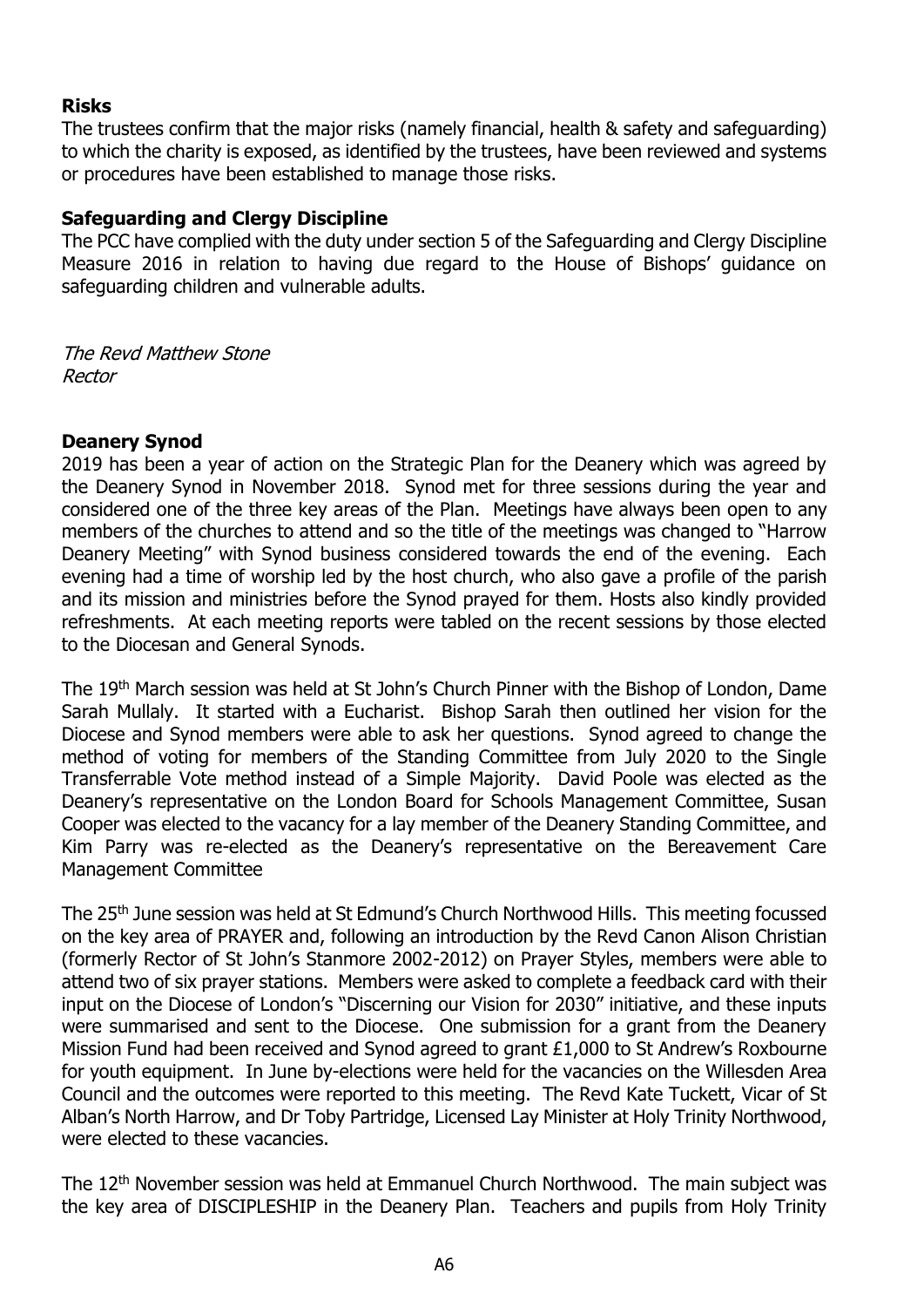Church of England Primary School Northwood gave a talk and answered questions on their introduction of "Godly Play" and a dedicated Godly Play room at the school. The Area Dean, Ian Dowsett, presented information on Discipleship, what it is and why we need to do it. There was then an opportunity to experience a "taster" of one of five Discipleship courses that churches had run recently: The Bible Course, Growing Leaders, Life on the Frontline, Pilgrim Course and Prayer Course. The Deanery Accounts for 2018 were approved subject to examination. Derek Taylor-Mew was appointed Independent Examiner for the 2018 and 2019 accounts and Edward Stowell was elected as a Governor of Holy Trinity School Northwood.

Robert May Honorary Secretary

### **Church House**

A robust system for hiring the church hall (Church House) has been in place since 2014 which is administered most efficiently through the Parish Office. This ensures we maintain a professional and consistent approach towards all users. In summary:

- All hirers of Church House must sign a booking form which confirms their agreement to the Terms & Conditions.
- Terms & Conditions of hire are in place. They include reference to the hirer putting in place their own safeguarding procedures if children will be on the premises during their booking, food hygiene/allergy information, insurance cover and risk assessments.
- A published pricing structure is in place:

### General

- **-** £100 for the first hour, £70 for each subsequent hour (until 6pm)
- **-** £100 per hour from 6pm
- **-** £250 refundable Good Conduct Deposit is taken

### Weddings/Engagement Parties

- **-** £150 for the first hour, £120 for each subsequent hour
- **-** £500 refundable Good Conduct Deposit is taken
- An appointed keyholder oversees one-off bookings.

The booking system is reviewed annually.

The following non-Church groups used Church House on a regular basis in 2019:

- 1. Bridge Club (Thursday afternoons)
- 2. Kandu (Monday evening and Saturday morning)
- 3. Rainbows/Brownies/Guides (Friday evenings during term time)
- 4. Stanmore Montessori (Monday to Friday during term time)
- 5. The Sharpe Academy of Theatre Arts (Tuesday and Wednesday evenings during term-time). This group stopped using Church House in July 2019.
- 6. The Trainstation Fitness Group (Thursday evening)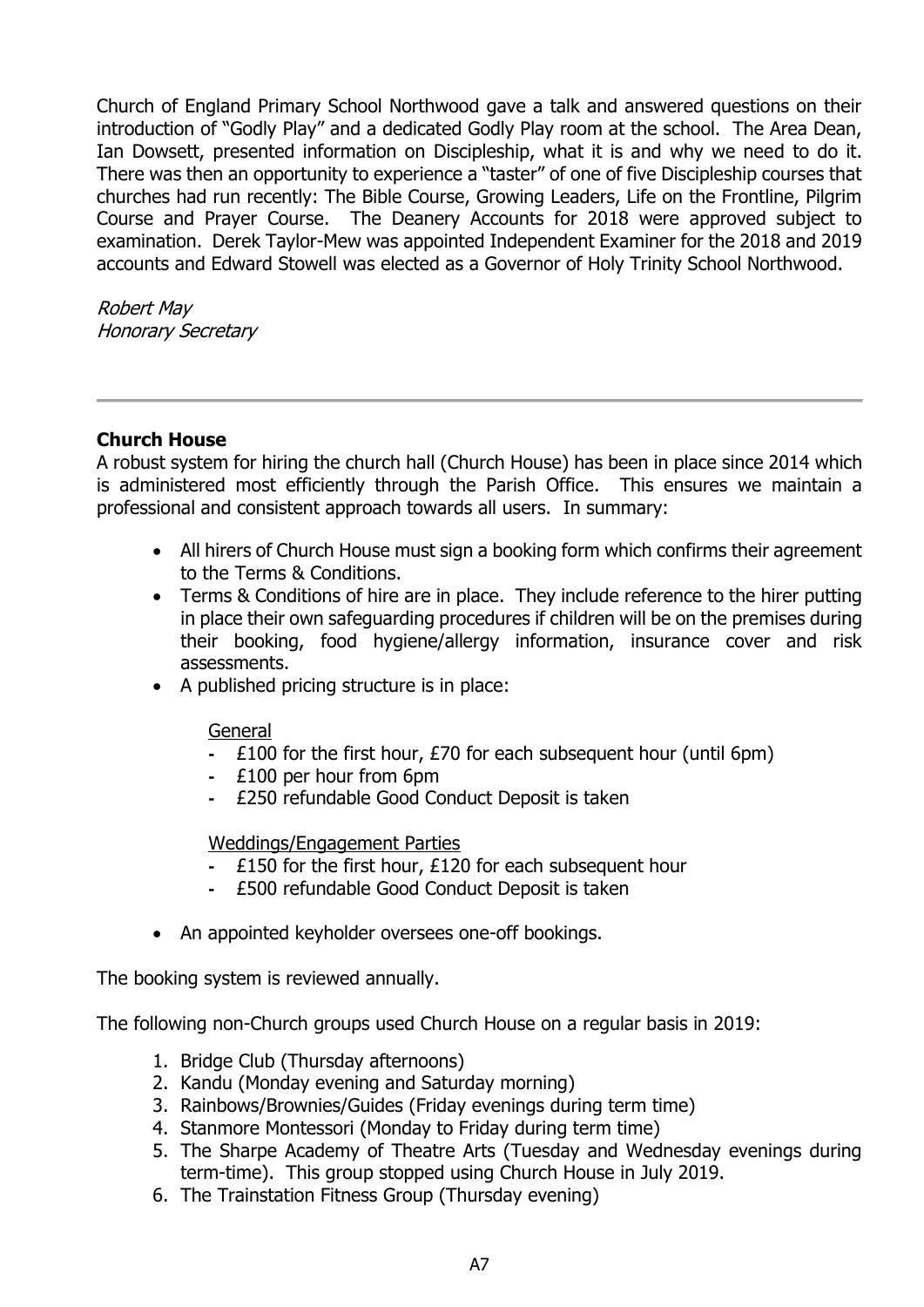In 2019 there were 54 one-off bookings (2018  $-$  45). The majority of bookings are children's birthday parties, however, we have had a variety of other bookings including: baptism parties, engagement parties, wedding receptions and wedding anniversary celebrations amongst others.

Karen Stirrup Parish Administrator

## **Parish Administrator's Report**

The PCC met seven times in 2019:  $23<sup>rd</sup>$  January,  $21<sup>st</sup>$  March,  $28<sup>th</sup>$  April,  $14<sup>th</sup>$  May,  $17<sup>th</sup>$  July, 19<sup>th</sup> September and 26th November. Attendance at these meetings measured as a percentage was 53% across the year. At every meeting PCC Members received an update on the financial position. Similarly, updates on fabric matters, safeguarding and Capital Vision 2020 remained substantive agenda items. PCC Members were reminded at two meetings during the year of their obligations as trustees (St John's Church is a registered charity) especially their responsibility to ensure our 'charity' is run in a way that carries out its purposes in respect of public benefit. PCC Members are confident that they have done this.

PCC Meetings are always run efficiently with the agendas, minutes, financials and other papers being circulated electronically one full week ahead of each meeting. This gives each PCC Member the opportunity to read the papers in advance in order to attend each meeting suitably prepared. No hardcopies are produced to save spending money unnecessarily, apart from the minutes, agenda and financials which are placed in the church porch for others to read to ensure transparency. PCC Members declare any interests (financial or otherwise) at the beginning of each meeting and leave the meeting whilst the conflicted item is discussed. Draft minutes are circulated within 48 hours of the meeting taking place to enable the actions points to be taken forward. Financials are also circulated by email to show the up to date position in between PCC Meetings.

As other reports will invariably contain business that has been transacted by the PCC during the year, I shall concentrate my report on matters that are unlikely to appear elsewhere and thus avoid repetition.

### **January**

- Approved the extra parochial fees that would be payable in 2019 (eg organist, bell ringing).
- Agreed to support the Diocese of London's Lent Appeal which was focused on modern day slavery.
- Noted that the attendance at our 2018 Christmas services was a little higher compared with the previous year.  $2018 = 704 (2017 = 647)$ .
- Learned that the sum of £248.01 had been collected for The Children's Society during the 2018 Christingle Service.
- The annual subscription to Bereavement Care was renewed £200.
- Supported the re-licensing of Sylvia Daniels as a Pastoral Assistant, and Beverley McKeon as Commissioned Children's Minister. Their licenses are for five years.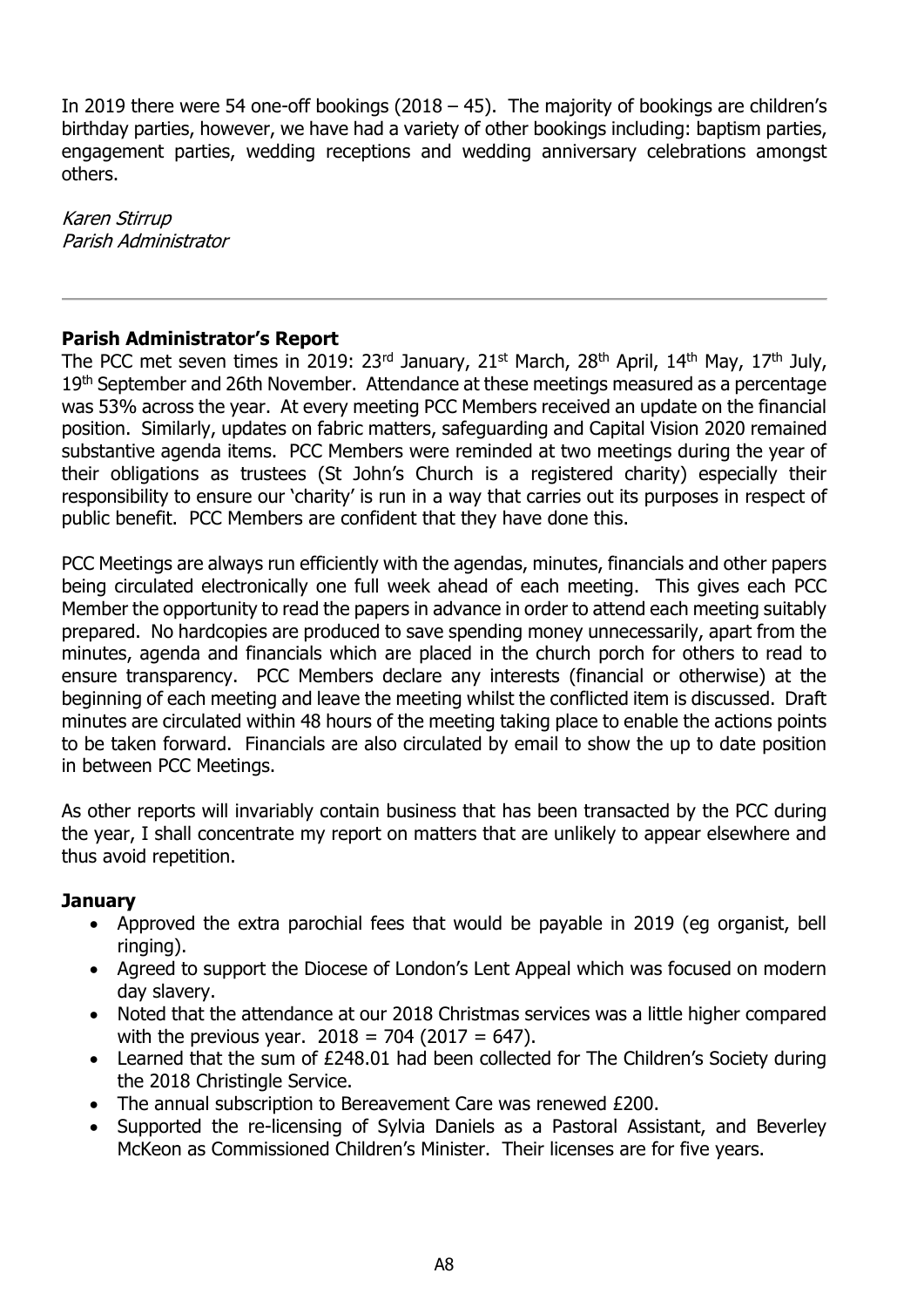# **March**

- Considered the 9<sup>th</sup> January 2019 Ofsted Inspection report for St John's Church of England School. The Churchwardens wrote a letter of congratulations to the Headteacher and staff in recognition of the 'good' judgement.
- Noted the participation in Firm Foundation's Winter Night Shelter had gone extremely well with over 50 church members helping this time. The sum of £1,435.15 was collected during the 2018 Christmas Services and donated to Firm Foundation. A further sum of £887.37 was sent later in the year from the retiring collection after the United Good Friday service which took place at St John's Church.
- The Church Field maintenance contract was renewed for a further 12 months.
- The church brown bin contract was renewed for a further 12 months.
- A London Borough of Harrow Environmental Health Officer re-inspected the kitchen in Church House for hygiene on  $12<sup>th</sup>$  March 2019 and awarded the top rating of '5'. It has been two years since the original inspection took place and we were pleased to retain the '5'.
- Approved the purchase and installation of a hanging "Church House" sign that has been fitted to a bracket outside the double gates in place of a similar sign that used to hang many years ago. This has helped visitors to identify Church House.

# **April**

- This very short PCC Meeting took place after the Annual Parochial Church Meeting during which all PCC Members completed the latest disqualification declaration form supplied by the Diocese of London.
- Various appointments were made: Vice-Chair, Treasurer, PCC Secretary, Electoral Role Officer, Deputy Wardens, Stewardship Recorder and Standing Committee members.
- The signatories on the various bank accounts were confirmed, together with the arrangements for managing the funds held with CCLA Investment Management Limited.
- Paul Harris was re-appointed as a governor of St John's Church of England School to serve another four-year term.

## **May**

- The PCC received information about the current usage of Church House which included the amount each regular hirer pays and what contract is in place.
- The 2019/2020 Committee Membership/Representation was ratified.
- Noted that the sum of £890.75 was sent to the Diocese of London representing money that had been given to support the Lent appeal. Junior Church collected £70.16 to support the Mission to Seafarers.
- Noted that the attendance at our 2019 Holy Week and Easter services was a little higher compared with the previous year.  $2019 = 872$  (2018 = 847).
- Approved the renewal of the Church House gas contract with Total Gas & Power for a further two years at a fixed rate.
- Learned that £401 had been collected during Christian Aid Week.
- Learned that a few members of the church (incl. children) took part in the Great British Spring Clean and collected litter from Rectory Lane and around the boundary of the churchyard.
- Learned that the Rector had objected to a planning application for 12 Elm Park that overlooked Church Field.
- Dealt with a tree issue raised by a neighbour in Tudor Well Close.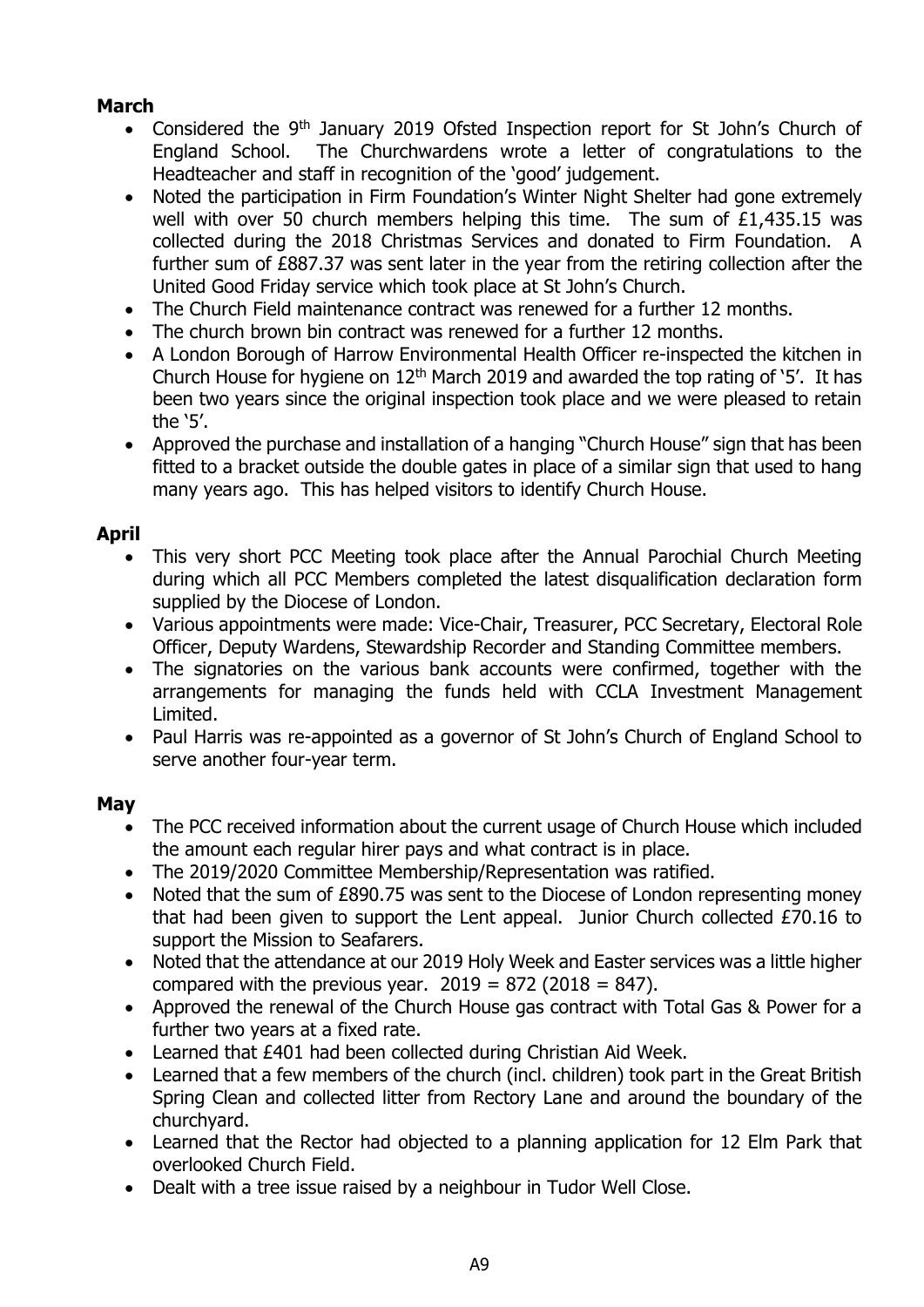# **July**

- The booking arrangements for the hiring of Church House were reviewed. The 2020 hiring rates were approved together with an amended set of Terms and Conditions of Hire (which include matters of health and safety, food hygiene, risk assessments, safeguarding and security).
- Approved the annual donations of £2,000 each to FlySpec and the Mission to Seafarers.
- Approved the renewal of the Church House electricity contract with Total Gas & Power for three years at a fixed rate.
- Approved the renewal of the Church electricity contract with Total Gas & Power for three years at a fixed rate.
- Dealt with another tree issue raised by a neighbour in Tudor Well Close.
- The PCC agreed to fund the cost of the 'It's Your Move' booklets produced by Scripture Union as a gift to the Year 6 Leavers' at St John's School. Cost £72.
- Agreed the cost of paying for a new church website which would be managed by the Parish Administrator. Cost £395 (one-off) and £14 per month.
- Agreed to fund the hire of a bouncy castle at the second Parish Picnic to be held on 21<sup>st</sup> July on Church Field (this date being our Dedication Festival) and approved this activity for insurance purposes. Cost £90.

# **September**

- Approved the installation of a small metal sign to advertise that there are Commonwealth War Graves in the churchyard. Archdeacon's permission was obtained. The Commonwealth War Graves Commission (CWGC) paid for the sign and arranged for it to be fitted at the Rectory Lane entrance. The Rector prepared a folder containing photos and information about the seven CWGC graves that are within the churchyard which is available for visitors to borrow.
- Considered the 2018 statistics for mission (based on the annual return) produced by the Diocese of London.
- Dealt with a third tree issue raised by a neighbour in Tudor Well Close.
- The PCC agreed that Tearfund would be the 2019 Harvest charity.

## **November**

- The Finance Policy & Risk Assessment was re-ratified.
- The Social Media Policy was re-ratified.
- The Reserves Policy was re-ratified.
- The Lone Working Policy was re-ratified.
- The Legacy Policy was re-ratified.
- The Health and Safety Policy was re-ratified.
- The Rector circulated to the PCC members a folder containing the emergency plans for the church, which included key contact numbers, site drawings and instructions to be read out from the front in case an emergency evacuation is required. The folder is kept in the vestry with copies in the Parish Office and Rectory. Laminated copies of emergency evacuation instructions are also kept in the Rector's stall and Churchwardens' pews.
- The PCC approved a donation of £200 towards Capital Mass.
- In line with previous years the PCC agreed to award the Parish Administrator a £250 taxable bonus to be paid in December.
- The PCC agreed to fund the cost of an external Christmas Tree (£279.99) and internal Christmas Tree (£79.99).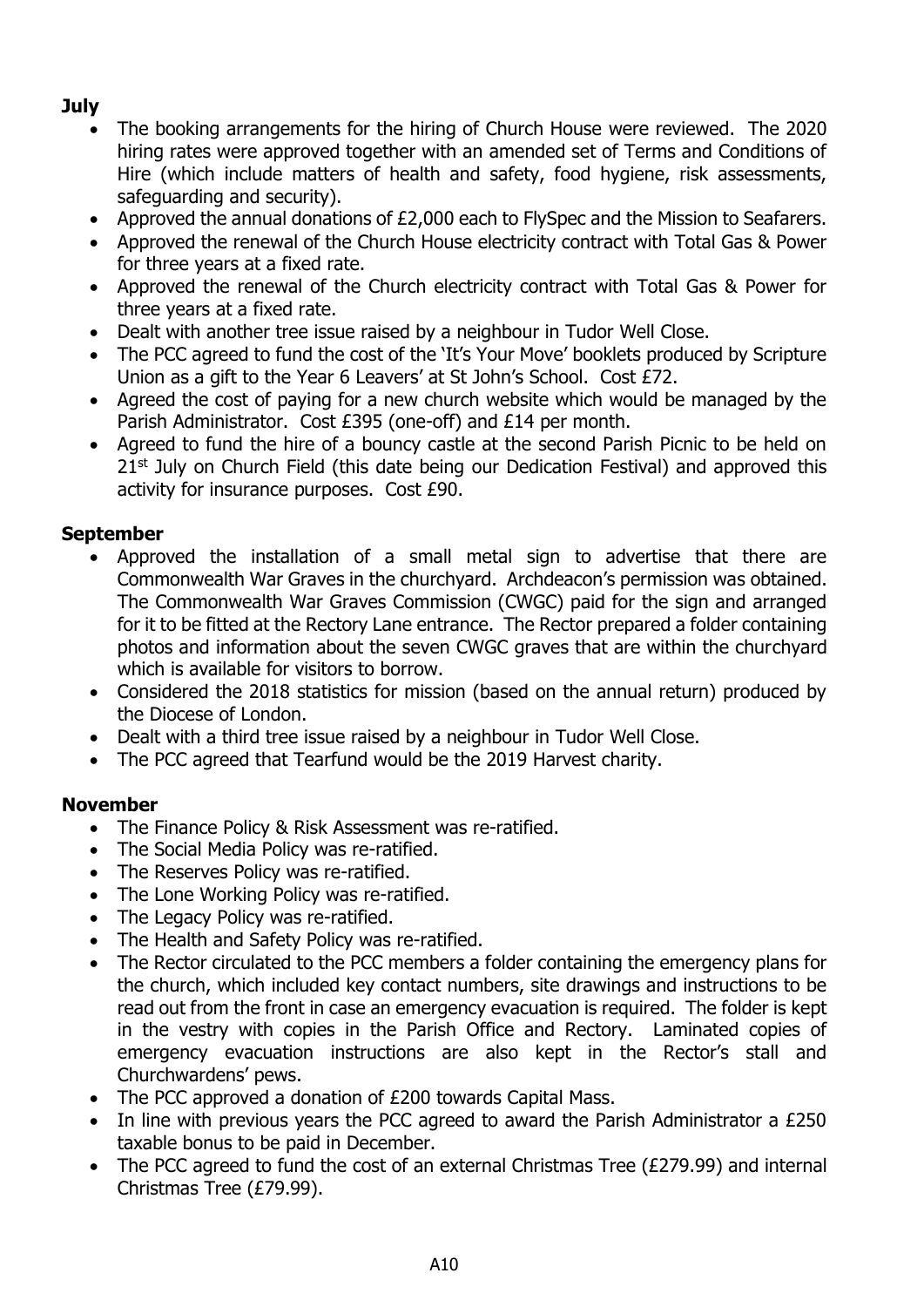- The PCC was pleased to learn that another 2019 Christmas Afternoon Tea was planned for 24th November. A Temporary Events Notice was obtained from the London Borough of Harrow to cover the sale of mulled wine.
- Learned that £1,018.10 had been collected at the Harvest Festival on  $6<sup>th</sup>$  October 2019 and sent to Tearfund.
- The PCC decided not to pursue a possible partnership with the Community Payback Scheme. The communication has been poor and despite several attempts by the Rector, nothing further was heard from the Community Payback Manager after a meeting took place in February 2019.

The business rates battle with the London Borough of Harrow continued in 2019 with a significant amount of the Rector's time being spent trying to resolve their error. With help from Colliers International, Church House was eventually removed from the Ratings' List by the Valuation Office Agency. The Chief Executive of the London Borough of Harrow later conceded that the residual business rates bill should be written off. An apology was also received from the Chief Executive who agreed to refund the £3,000 fee paid to Colliers International for their services. This sum was remitted to the Diocese of London as they had covered the fee on our behalf. It was a long-fought battle which took some 15 months to resolve. The original business rates bill sent to the church was for £82,280.

In 2018 it was reported in the media that Traidcraft was in financial trouble [see [https://www.bbc.co.uk/news/business-45746732\]](https://www.bbc.co.uk/news/business-45746732) and may fold. Traidcraft has not folded and during 2019 we were able to have one sale organised by the Maslin family which raised £360. At the end of 2019 we learned that the local supplier has moved away and until a new supplier is found there will not be any more sales.

It was a very painful decision to have to make to evict the tenants in Church House Cottage for non-payment of rent (the last rental payment received was September 2018). The tenants were eventually evicted by High Court Bailiff on 8<sup>th</sup> April 2019 with assistance from the Metropolitan Police. The total loss across 2018 and 2019 was £10,716 which included unpaid rent, legal fees, agent's fees, court fees, bailiff costs and replacement locks). Church House Cottage then needed to be cleared as the tenants took virtually nothing with them. This was done by volunteers. The cottage was fully refurbished and rewired ahead of Jonny and Jenna Rapson moving to Stanmore in June 2019. The total spend on the refurbishment was £8,749 which was funded in part from some unrestricted legacy monies of £4,873. The remainder was taken from our 2019 surplus. It is very good to have the Rapsons in occupation!

We delivered over 203kg of produce to the Harrow Foodbank during the year.

PCC Members continued to consider the responses St John's were making towards Capital Vision 2020 (CV2020), which is the Diocese of London's collective vision for 2013-2020. CV2020 was an agenda item at each meeting which is encouraged by the Diocese to ensure mission remains a top priority for every parish. During the year, the following responses were made to CV2020:

- St John's took part in the Archbishops of Canterbury and York's "Thy Kingdom Come" event. The church remained open for 24 hours across  $8<sup>th</sup> - 9<sup>th</sup>$  June 2019 with several church members visiting to pray.
- In June, 210 Year 4 children from Aylward School Primary School and Stanburn Primary School visited the Church and Old Church. The purpose of the visits was for the children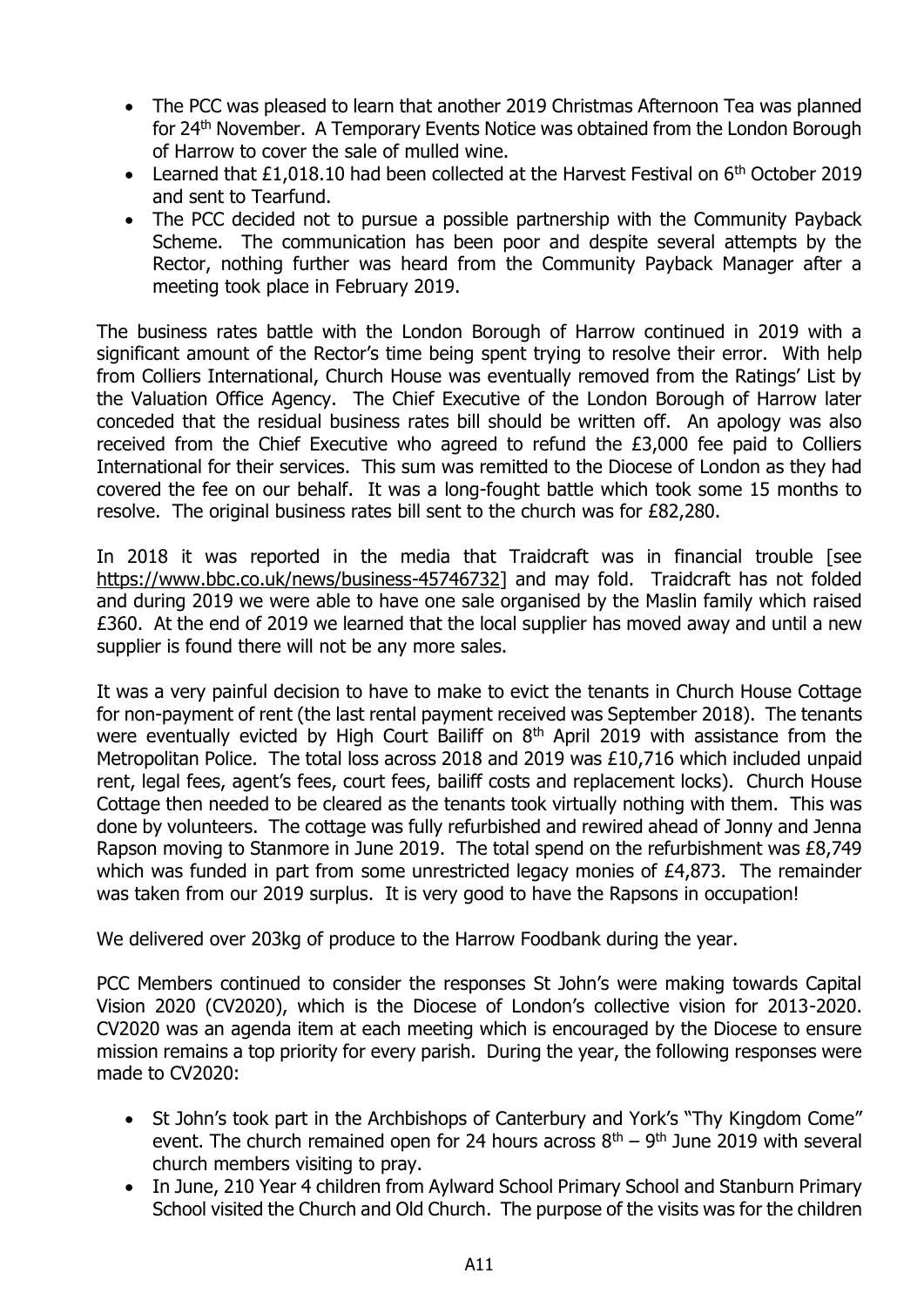to experience a place of worship, to learn about the history and what it is used for today.

- In July, 60 Year 5 children from St John's Church of England School visited the Church to learn about public worship.
- In November, 250 Year 11 students from Bentley Wood High School visited the Church to learn about Christianity which was part of the GCSE RE syllabus.
- The youth group continues to meet most months. Two members of our youth group have attended 'The Gathering', a Sunday evening youth services held at St Peter's Church West Harrow.
- The participation of St John's Church in the 2020 Winter Night Shelter being run by Firm Foundation. Men's underwear and toiletries were donated by members of the congregation at Christmas which were taken to Firm Foundation.

With Capital Vision 2020 coming to an end, the Diocese of London began the process of discerning what the new vision might look like A consultation called "Listening to London, Listening to God" was launched which sought to gain answers from as many people as possible to the following questions.

Looking back over the past five years:

a) How have you seen God working in London?

Looking forward to 2030:

- b) What do you think God is calling the church in London to be?
- c) What do you think God is calling the church in London to prioritise?
- d) Do you have any other observations that could help our mission and ministry in London?

The Rector preached about mission and explained the new consultation. The congregation was invited to contribute their answers to the above questions. A response was sent to the Diocese of London.

In closing it has been another busy but very productive year for the PCC! We have participated fully in the Deanery and Diocesan activities when requested. Thank you to all the PCC members and to the Rector for their time and continued support.

Karen Stirrup Parish Administrator (acting as PCC Secretary)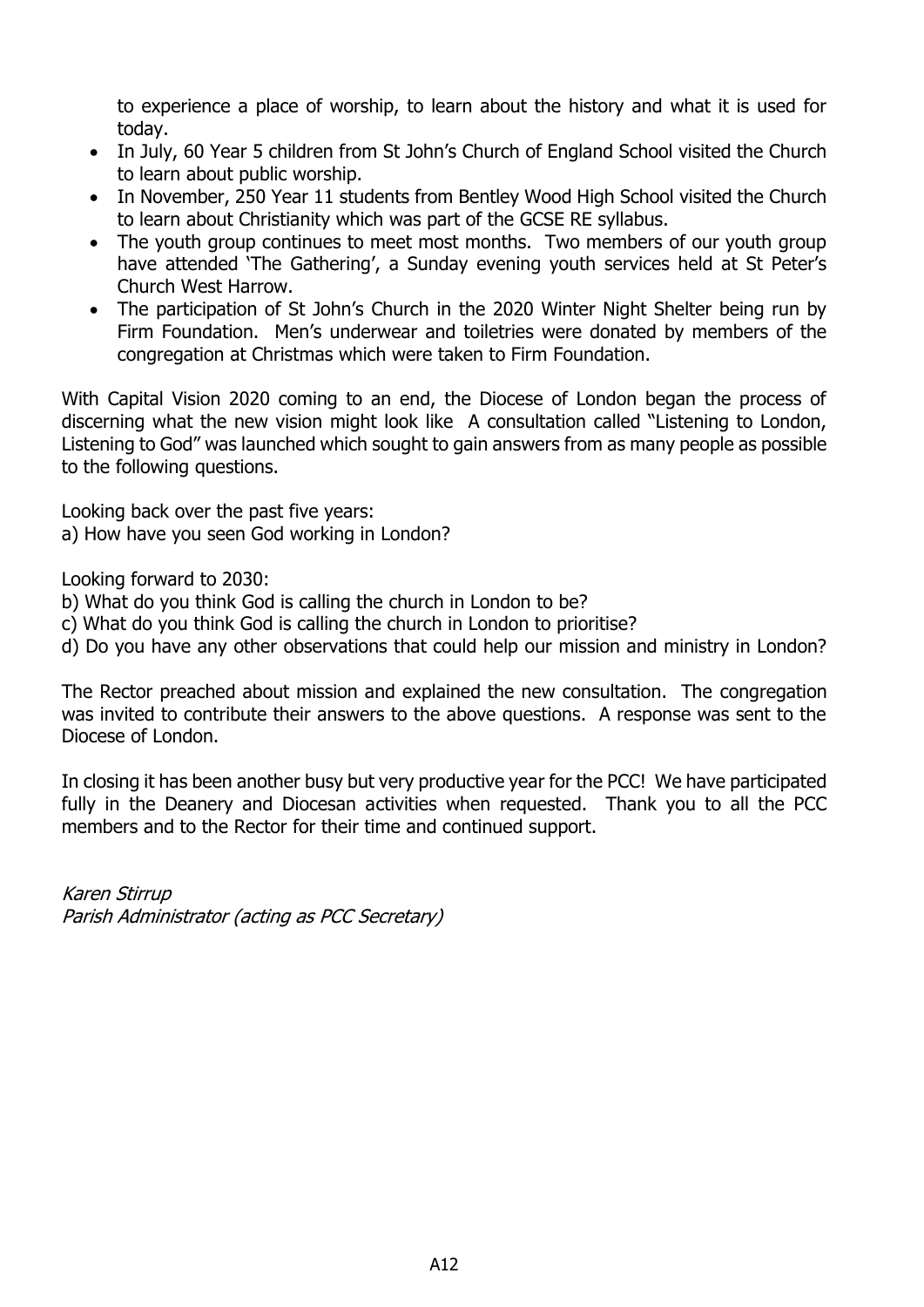### **Financial Review**

- 1. A budget for 2020 was approved by the PCC on 26<sup>th</sup> November 2019.
- 2. The accounts are operated on an accruals basis.
- 3. Total expenditure was £167,215 compared to total income of £181,667 resulting in a surplus of £14,452.
- 4. Planned giving has increased slightly by £992 to £48,466 (2018 £47,474). All other donations have increased by £3,772 to £17,062 (2018 - £13,290).

'Thank you' letters were sent by the Treasurer in respect of appropriate donations received during the year.

- 5. Gift Aid recovered on eligible stewardship and donations amounted to £15,245 (2018 £13,172) and related to donations received from January 2019 through to December 2019.
- 6. Grants were received from the historic Stanmore Charities totalling £4,770 (2018 £4,494).
- 7. Additional income of £56,457 (2018 £50,677) was generated from hiring Church House which is represented as follows:

| <b>Group Name</b>                         | Total $(E)$ |
|-------------------------------------------|-------------|
| Kandoo (fitness group)                    | 2,900       |
| Rainbows/Brownies/Guides                  | 849         |
| Stanmore Montessori                       | 30,020      |
| The Bridge Club                           | 100         |
| The Sharpe Academy of Theatre Arts        | 3,533       |
| The Trainstation (fitness group)          | 1,020       |
|                                           |             |
| One-off bookings (54 in 2019, 2018 in 45) | 18,035      |
| <b>TOTAL</b>                              | 56,457      |

- 8. Rental income from our three properties totalled £30,300 (2018 £38,900). Agents' fees of £2,035 were charged (2018 - £8,631). This income figure is under budget and agents' fees distorted for three reasons:
- **-** the £3,000 paid to Colliers International for their advice to resolve the Church House business rates. The London Borough of Harrow covered the cost of this fee.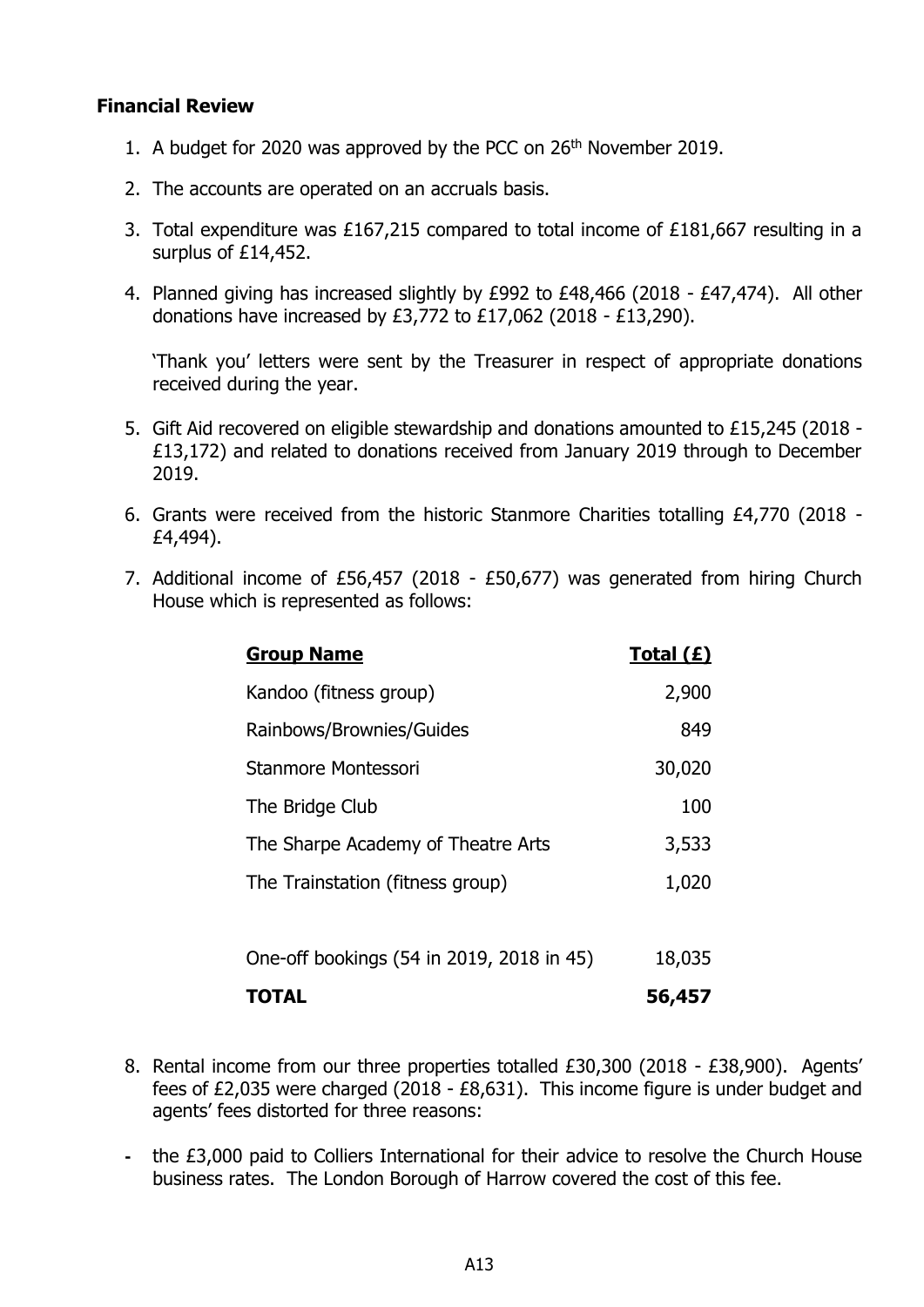**-** the losses arising from the non-payment of rent by the long-standing tenants in Church House Cottage which led to their eventual eviction. The losses amounted to £10,715.65 as follows:

£1,440 - Bailiff £656.50 – Court £2575 - Legal £693 – Management £6,900 – Rent (September 2018 – March 2019)  $£451.15 - Locksmith$  (includes £120 for additional keys to wooden gate) £12,715.65 - TOTAL

The £2,000 deposit (that was paid directly to Ellis & Co by the tenants when they move in to the property in 2015) was refunded to us which reduced the loss to **£10,715.65,** which was split across 2018 and 2019.

- **-** Church House Cottage is currently being used by the Assistant Curate and his wife.
- 9. The PCC agreed to pay £79,770 towards the Diocesan Common Fund which equated to 96% of the 2019 cost of running a 'single vicar parish' (£82,800). This sum includes the direct costs of parish ministry such as clergy stipends and housing, together with central Diocesan support costs, education and outreach.

At the end of the year, the PCC agreed to pay an additional £1,000 to the Common Fund which increased our overall giving to £80,770 (97%).

We also paid the 1% Deanery Schools' Levy of £797.70 (1% of the agreed Common Fund amount) which is shared amongst the Church of England Schools in the Willesden Episcopal Area through the Mission Grant scheme administered by the Archdeacon of Northolt.

In May, the PCC agreed to pay £82,170 (£6,847.50 per month) in Common Fund during 2020. This represents 96% of 2020 costs (£85,200). The PCC are keen to make an additional payment again in 2020 towards their desire to pay 100% of costs.

- 10.General premises costs were £34,984 (2018 £39,061). These are the running costs of the church, hall and grounds and include the insurance premiums, utility bills, removal of rubbish, cleaning, repairs and maintenance, together with the costs of keeping the churchyard and church field tidy.
- 11.The full cost of employing our part-time Parish Administrator (15 hours per week) was £10,181 (2018 - £10,204). This amount includes salary, pension and National Insurance contributions.
- 12.No legacies were received during the year.
- 13.A memorial donation of £1,000 was received in memory of the late Alison Campbell. Gift Aid of £250 was added to this donation.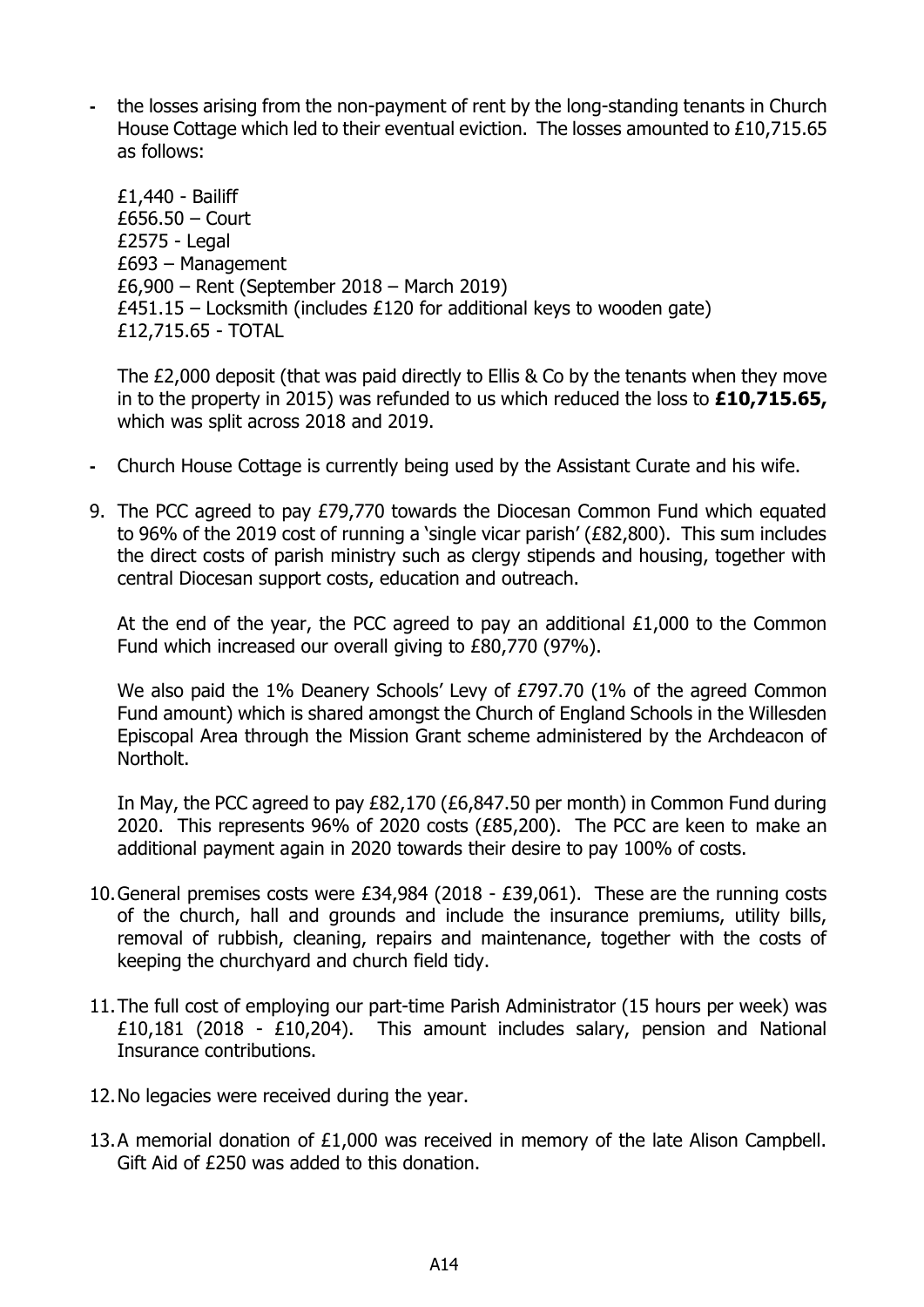14.The general (unrestricted) fund now totals £137,252. The PCC agreed to remove these historical funds from designated funds to general funds:

> £51,909 Church Fabric £4,742 Clergy Housing

15.Total Reserves of £2,355,154 are held:

Towards the end of 2017, the Diocese of London issued an instruction to PCCs which said they needed to obtain up to date valuations (every five years) of all property owned by them. In the guidance, it was acceptable to obtain a casual valuation from a local estate agent. Ellis & Co in Stanmore supplied the following casual valuations:

| Church House  | £1,000,000 | Church House Cottage | £325,000 |
|---------------|------------|----------------------|----------|
| Hollond Lodge | £275,000   | The Chase            | £600,000 |

These casual valuations significantly changed the value of the fixed assets in the balance sheet from 2017 onwards.

16.In line with the financial policy and risk assessment, all bills and invoices were usually settled by cheque (or standing order/direct debit), apart from the monthly Common Fund payment to the Diocese of London and the annual donation to FlySpec (Flying Medical Specialists around Zambia). These payments are transferred via internet banking with an audit trail held.

On rare occasions payments are made via internet banking. Two authorised signatories will sign off such payments and an audit trail is held.

The finance policy and risk assessment was reviewed in November.

17.The various funds are listed in Statement of Asset and Liabilities account. Where money has been given for a specific purpose, it is recorded in a restricted fund. We also have a number of designated funds. These are amounts which have been set aside over many years by the PCC for various purposes but unlike the restricted funds, they can be brought back into general funds.

The monies representing these funds are held in separate bank deposit accounts with the Central Board of Finance Church of England Deposit Fund. Of the 2019 surplus, £10,000 was transferred to this account.

18.There is a full list of the reserves in the notes to the accounts.

### **Reserves Policy**

It is the policy of this church to hold in reserve the equivalent of six months of general running costs (£90,000) and an additional six month's salary costs (£5,000). It is also our policy to hold £10,000 for any urgent building work that may arise during the year. The full policy was reviewed by the PCC on 26<sup>th</sup> November 2019. A copy is available from the Parish Office.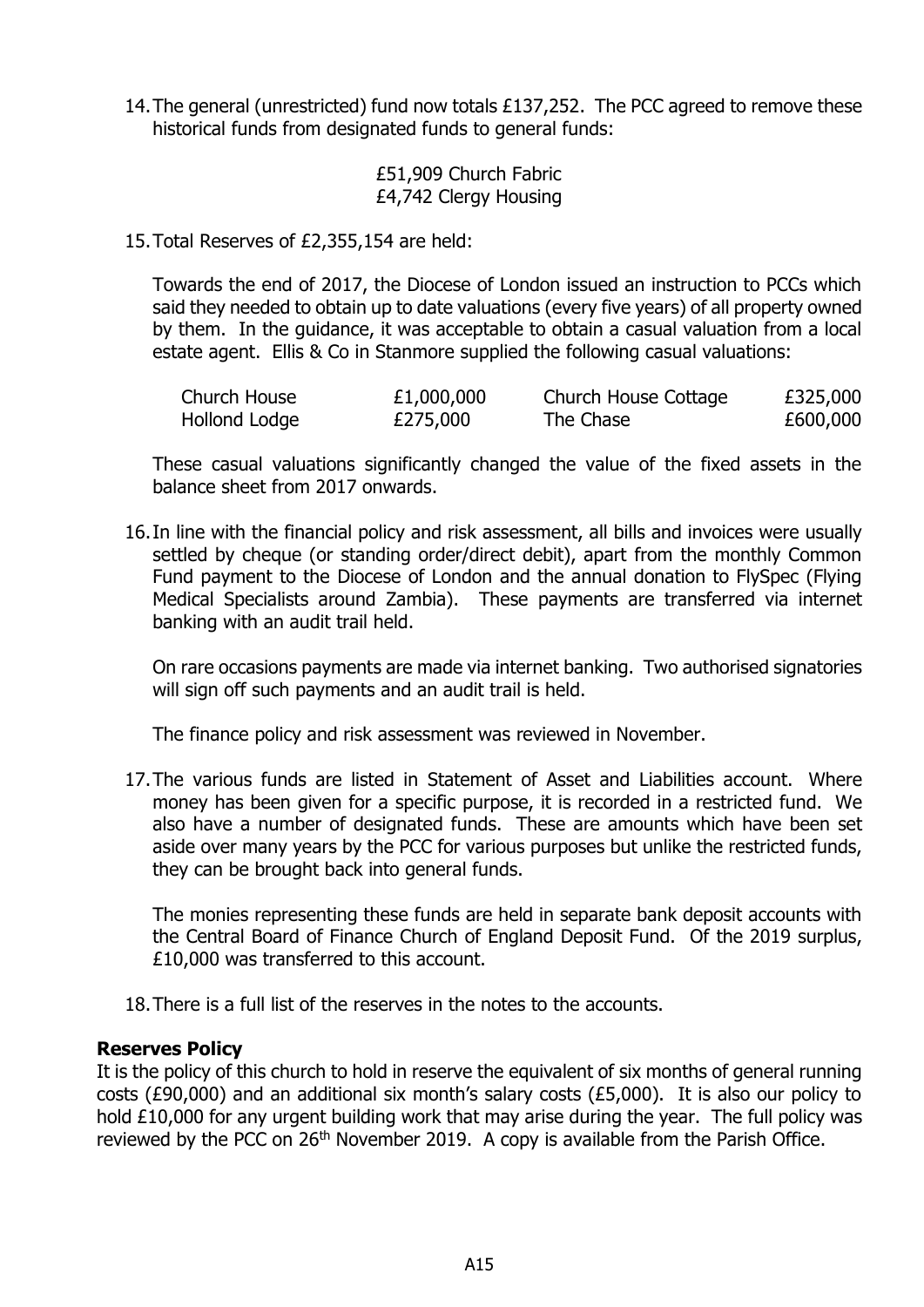I should like to take this opportunity to thank the members of St John's who regularly give money to support the mission and ministry of the church. Thanks also must go to those who count and bank the collection money each week, to those who countersign cheques and to all those who help in any way with the finances.

Jennifer Neve PCC Treasurer

### **Church Workers Pension Fund (CWPF) FRS102 Wording - December 2019 Year End**

St John's Church participates in the Pension Builder Scheme section of CWPF for lay staff. The Scheme is administered by the Church of England Pensions Board, which holds the assets of the schemes separately from those of the Employer and the other participating employers.

The Church Workers Pension Fund has a section known as the Defined Benefits Scheme, a deferred annuity section known as Pension Builder Classic and a cash balance section known as Pension Builder 2014.

### Pension Builder Scheme

The Pension Builder Scheme of the Church Workers Pension Fund is made up of two sections, Pension Builder Classic and Pension Builder 2014, both of which are classed as defined benefit schemes. Pension Builder Classic provides a pension for members for payment from retirement, accumulated from contributions paid and converted into a deferred annuity during employment based on terms set and reviewed by the Church of England Pensions Board from time to time. Bonuses may also be declared, depending upon the investment returns and other factors. Pension Builder 2014 is a cash balance scheme that provides a lump sum that members use to provide benefits at retirement. Pension contributions are recorded in an account for each member. This account may have bonuses added by the Board before retirement. The bonuses depend on investment experience and other factors. There is no requirement for the Board to grant any bonuses. The account, plus any bonuses declared, is payable from members' Normal Pension Age. There is no sub-division of assets between employers in each section of the Pension Builder Scheme.

The scheme is considered to be a multi-employer scheme as described in Section 28 of FRS 102. This is because it is not possible to attribute the Pension Builder Scheme's assets and liabilities to specific employers and that contributions are accounted for as if the Scheme were a defined contribution scheme. The pensions costs charged to the SoFA in the year are contributions payable (2019: £421.20, 2018: £421.20). A valuation of the Pension Builder Scheme is carried out once every three years. The most recent was carried out as at 31 December 2016.

For the Pension Builder Classic section, the valuation revealed a deficit of £14.2m on the ongoing assumptions used. At the most recent annual review, the Board chose not to grant a discretionary bonus, which will have acted to improve the funding position. There is no requirement for deficit payments at the current time.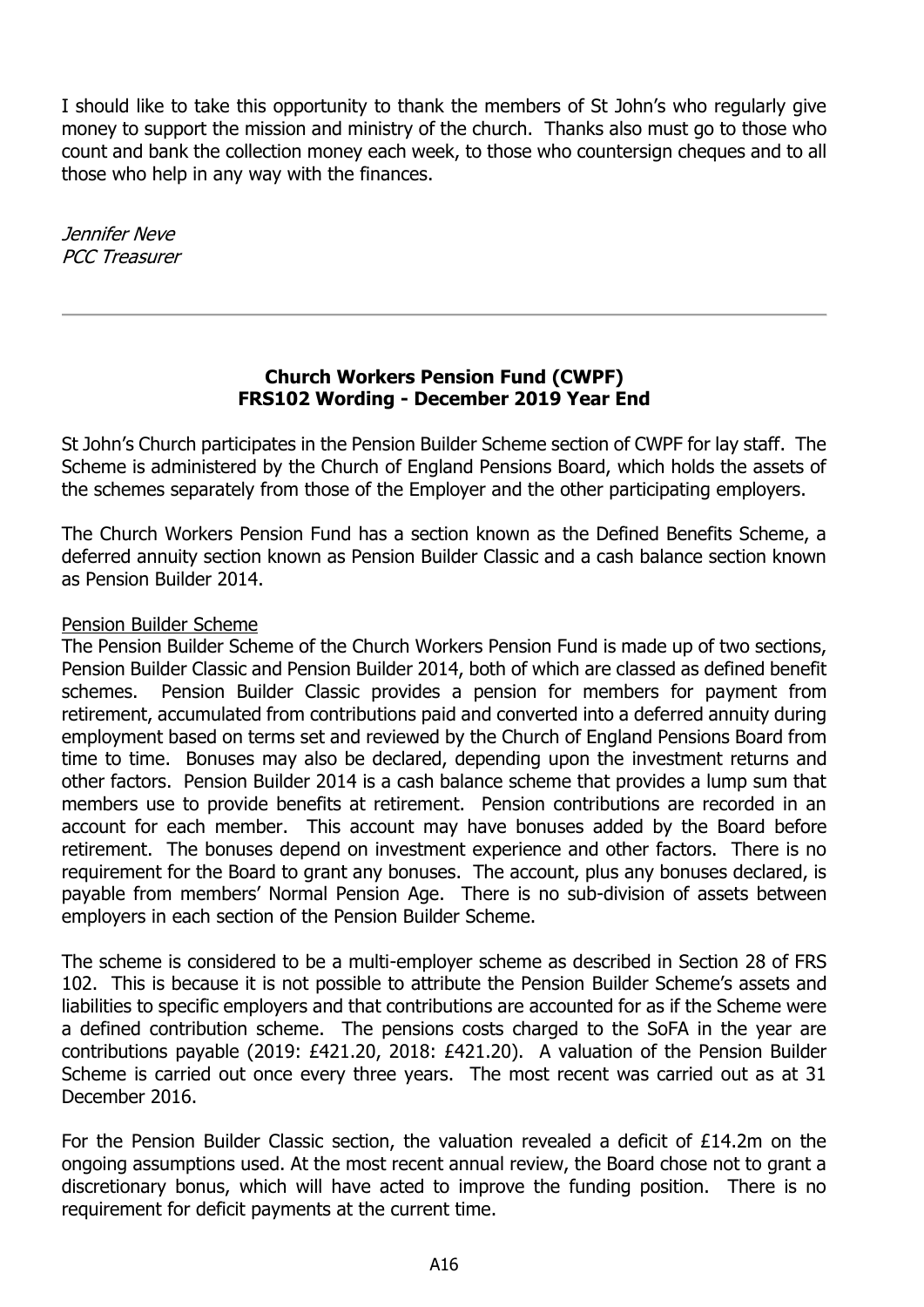For the Pension Builder 2014 section, the valuation revealed a surplus of £1.8m on the ongoing assumptions used. There is no requirement for deficit payments at the current time.

The legal structure of the scheme is such that if another employer fails, St John's Church could become responsible for paying a share of that employer's pension liabilities.

The Revd Matthew Stone Rector

Wording supplied by the Church of England Pension Scheme

**Approved by the PCC and signed on their behalf by:**

 $\overline{\phantom{a}}$ 

**The Revd Matthew Stone Date 28th April 2020 Chairman**

ennef hu  $\overline{\phantom{a}}$ 

**PCC Treasurer**

**Ms Jennifer Neve Date** 28<sup>th</sup> April 2020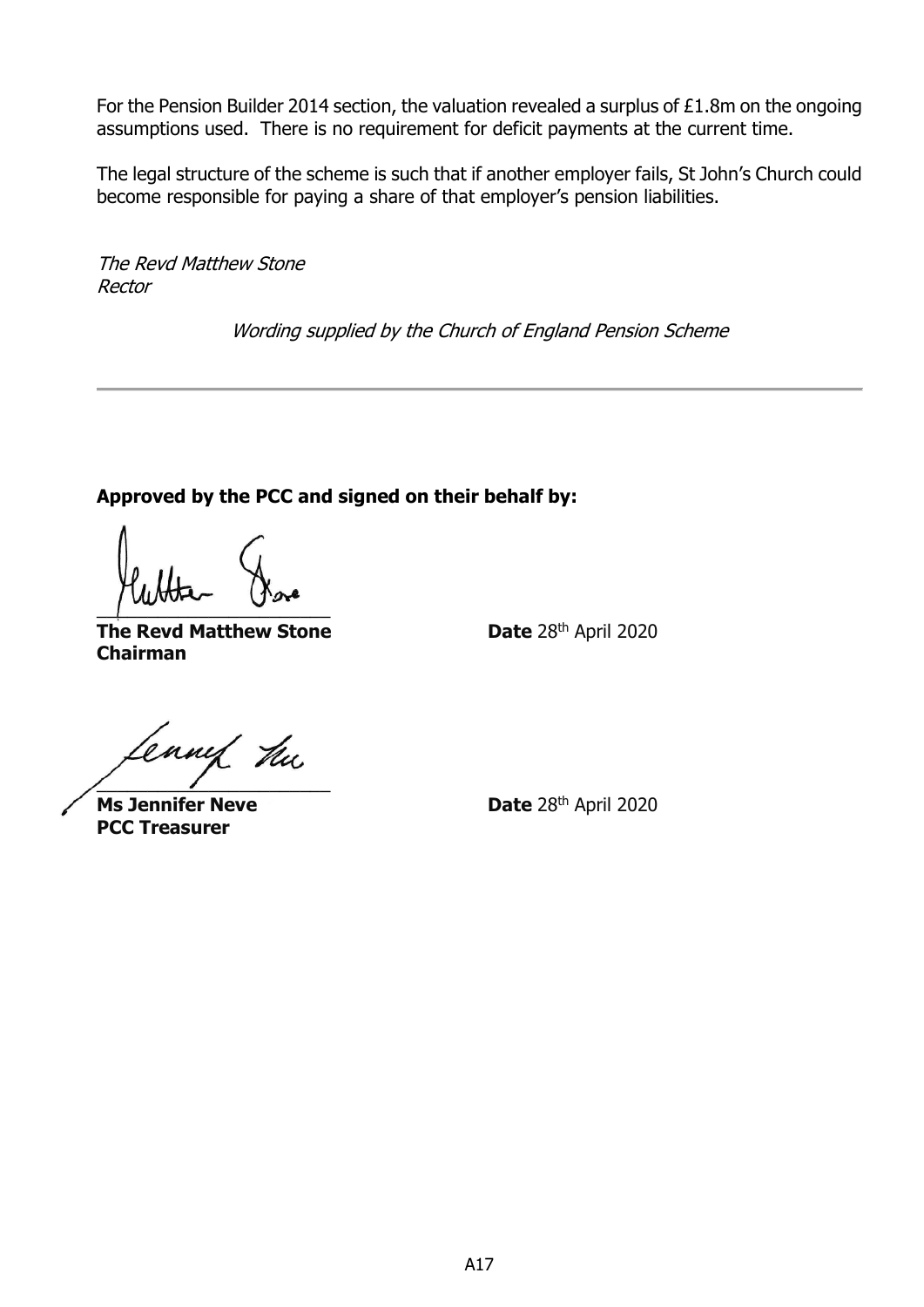#### **ST JOHN THE EVANGELIST, GREAT STANMORE**

#### **Statement of Financial Activities**

### **For the period from 1st January 2019 to 31st December 2019**

|                                      | <b>Unrestricted</b><br>funds | <b>Restricted</b><br>funds | <b>Endowment</b><br>funds |           | <b>Total Prior year</b><br>funds total funds |
|--------------------------------------|------------------------------|----------------------------|---------------------------|-----------|----------------------------------------------|
| Income and endowments from:          |                              |                            |                           |           |                                              |
| Donations and legacies               | 80,773                       |                            |                           | 80,773    | 73,935                                       |
| Income from charitable activities    | 10,888                       |                            |                           | 10,888    | 11,339                                       |
| Other trading activities             | 57,944                       |                            |                           | 57,944    | 52,161                                       |
| Investments                          | 31,928                       | 85                         | 48                        | 32,061    | 39,827                                       |
| Other income                         |                              |                            |                           |           | (89, 294)                                    |
| Total income and endowments from:    | 181,534                      | 85                         | 48                        | 181,667   | 87,968                                       |
| <b>Expenditure on:</b>               |                              |                            |                           |           |                                              |
| Expenditure on charitable activities | 163,504                      |                            |                           | 163,504   | 162,914                                      |
| Other expenditure                    | 3,711                        |                            |                           | 3,711     | (82, 905)                                    |
| Total expenditure on:                | 167,215                      | –                          |                           | 167,215   | 80,010                                       |
| Net income / (expenditure)           | 14,318                       | 85                         | 48                        | 14,452    | 7,959                                        |
| <b>Transfers</b>                     |                              |                            |                           |           |                                              |
| Gross transfers between funds - in   | 66,546                       |                            |                           | 66,546    | 4,800                                        |
| Gross transfers between funds - out  | (66, 540)                    | (6)                        |                           | (66, 546) | (4,800)                                      |
| Net income / (expenditure)           | 14,325                       | 79                         | 48                        | 14,452    | 7,959                                        |
| Other recognised gains / losses      |                              |                            |                           |           |                                              |
| Net movement in funds                | 14,325                       | 79                         | 48                        | 14,452    | 7,959                                        |
| <b>Reconciliation of funds</b>       |                              |                            |                           |           |                                              |
| Total funds brought forward          | 2,339,563                    | 1,067                      | 72                        | 2,340,702 | 2,332,744                                    |
| <b>Total funds carried forward</b>   | 2,353,887                    | 1,146                      | 120                       | 2,355,154 | 2,340,702                                    |
| <b>Represented by</b>                |                              |                            |                           |           |                                              |
| Unrestricted                         |                              |                            |                           |           |                                              |
| General fund                         | 137,252                      |                            |                           | 137,252   | 67,482                                       |
| Designated                           |                              |                            |                           |           |                                              |
| Church Fabric Fund                   |                              |                            |                           |           | 51,909                                       |
| Clergy Housing Fund                  |                              |                            |                           |           | 4,752                                        |
| Common Fund Extra                    | 2,400                        |                            |                           | 2,400     | 3,200                                        |
| Property Account Fund                | 2,200,000                    |                            |                           | 2,200,000 | 2,200,000                                    |
| Rectory Decoration Fund              | 3,200                        |                            |                           | 3,200     | 2,400                                        |
| <b>Restricted Interest</b>           | 11,036                       |                            |                           | 11,036    | 9,820                                        |
| Restricted                           |                              |                            |                           |           |                                              |
| Great Stanmore Old Church Fund       |                              |                            |                           |           | 6                                            |
| M Webb Legacy Fund                   |                              | 12                         |                           | 12        | 12                                           |
| <b>Restricted Interest</b>           |                              | 1,134                      |                           | 1,134     | 1,049                                        |
| Endowment                            |                              |                            |                           |           |                                              |
| Weber Grave Fund                     |                              |                            | 120                       | 120       | 72                                           |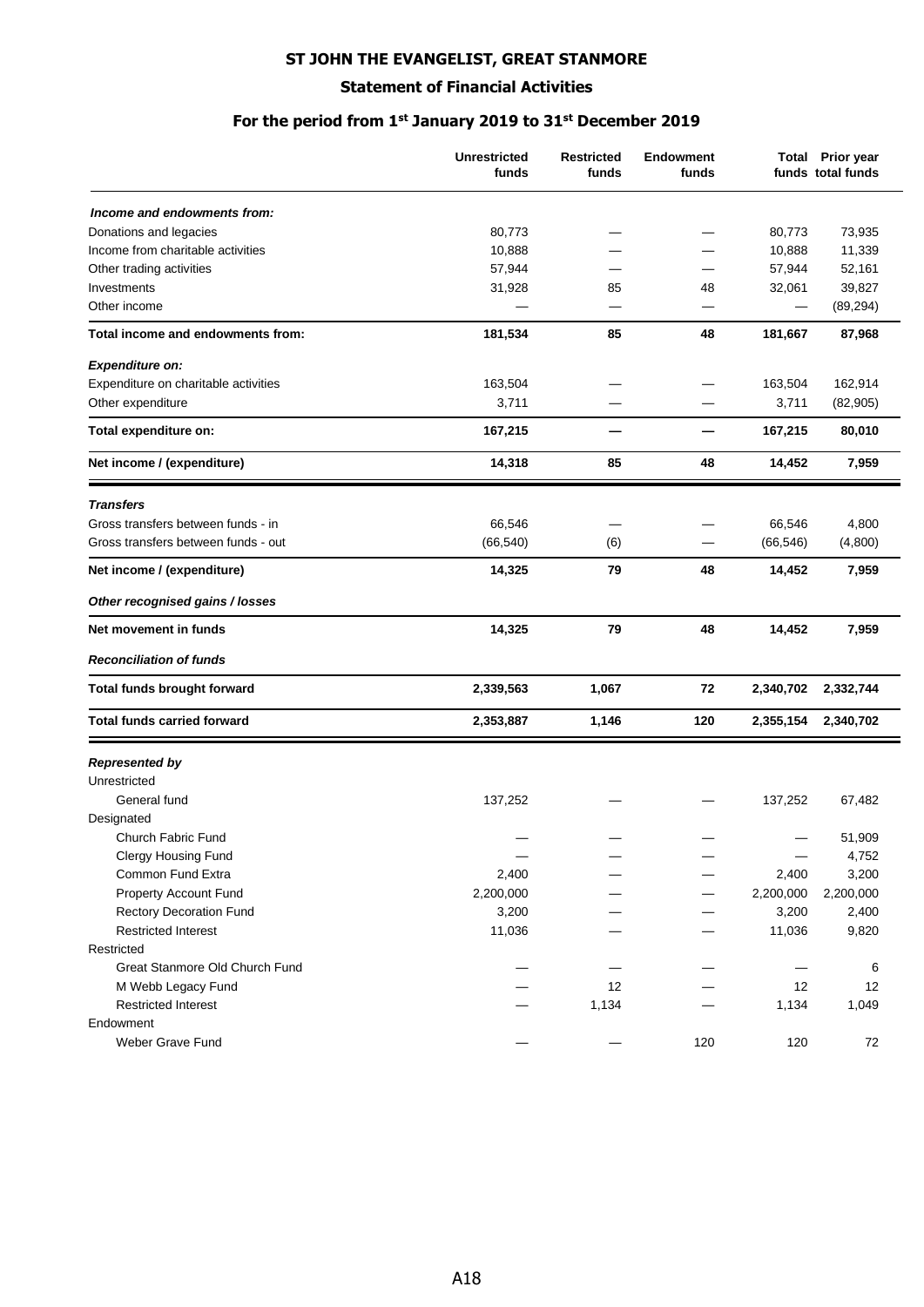#### **ST JOHN THE EVANGELIST, GREAT STANMORE Balance Sheet As at: 31st December 2019**

| <b>Fixed assets</b><br>Tangible assets<br>2,200,988<br>2,200,535<br>2,200,988<br>2,200,535<br><b>Current assets</b><br>Cash at bank and in hand<br>187,102<br>174,403<br>187,102<br>174,403<br>Liabilities<br>3,500<br>500<br>Creditors: Amounts falling due in one year<br>Provision for liabilities and charges due within one year<br>2,129<br>5,449<br>Net current assets less current liabilities<br>181,474<br>168,454<br>2,382,462<br>2,368,989<br><b>Total assets less current liabilities</b><br><b>Liabilities</b><br>21,223<br>Creditors: Amounts falling due after more than one year<br>19,270<br>Provision for liabilities after one year<br>6,085<br>9,017<br>2,355,154<br>2,340,702<br><b>Total net assets less liabilities</b><br><b>Represented by</b><br><b>Unrestricted</b><br>Unrestricted - General fund<br>137,252<br>67,482<br><b>Designated</b><br>Designated - Church Yard Fund<br>Designated - Creation Garden Fund<br>Designated - Restricted Interest<br>11,036<br>9,820<br>Designated - Common Fund Extra<br>2,400<br>3,200<br>Designated - Organ repair Fund<br>Designated - Rectory Decoration Fund<br>2,400<br>3,200<br>Designated - Church Fabric Fund<br>51,909<br>Designated - Clergy Housing Fund<br>4,752<br>Designated - Legacies Fund<br>Designated - Property Account Fund<br>2,200,000<br>2,200,000<br>Designated - Mission Fund<br><b>Restricted</b><br><b>Restricted - Bell Fund</b><br>Restricted - Choir Legacy Fund<br>Restricted - Church Yard Fund<br>Restricted - M Webb Legacy Fund<br>12 <sup>°</sup><br>12<br>Restricted - Great Stanmore Old Church Fund<br>6<br>Restricted - Church Fabric Fund<br>Restricted - Legacies Fund<br>Restricted - Creation Garden Fund<br><b>Restricted - Restricted Interest</b><br>1,134<br>1,049<br><b>Endowment</b><br>Endowment - M Webb Legacy Fund<br>Endowment - Legacies Fund<br>Endowment - Weber Grave Fund<br>120<br>72<br>2,355,154<br><b>Funds of the church</b><br>2,340,702 | As at 31/12/2019<br>£ | As at 31/12/2018<br>£ |
|--------------------------------------------------------------------------------------------------------------------------------------------------------------------------------------------------------------------------------------------------------------------------------------------------------------------------------------------------------------------------------------------------------------------------------------------------------------------------------------------------------------------------------------------------------------------------------------------------------------------------------------------------------------------------------------------------------------------------------------------------------------------------------------------------------------------------------------------------------------------------------------------------------------------------------------------------------------------------------------------------------------------------------------------------------------------------------------------------------------------------------------------------------------------------------------------------------------------------------------------------------------------------------------------------------------------------------------------------------------------------------------------------------------------------------------------------------------------------------------------------------------------------------------------------------------------------------------------------------------------------------------------------------------------------------------------------------------------------------------------------------------------------------------------------------------------------------------------------------------------------------------------------------------------------------------------------------------------------------|-----------------------|-----------------------|
|                                                                                                                                                                                                                                                                                                                                                                                                                                                                                                                                                                                                                                                                                                                                                                                                                                                                                                                                                                                                                                                                                                                                                                                                                                                                                                                                                                                                                                                                                                                                                                                                                                                                                                                                                                                                                                                                                                                                                                                |                       |                       |
|                                                                                                                                                                                                                                                                                                                                                                                                                                                                                                                                                                                                                                                                                                                                                                                                                                                                                                                                                                                                                                                                                                                                                                                                                                                                                                                                                                                                                                                                                                                                                                                                                                                                                                                                                                                                                                                                                                                                                                                |                       |                       |
|                                                                                                                                                                                                                                                                                                                                                                                                                                                                                                                                                                                                                                                                                                                                                                                                                                                                                                                                                                                                                                                                                                                                                                                                                                                                                                                                                                                                                                                                                                                                                                                                                                                                                                                                                                                                                                                                                                                                                                                |                       |                       |
|                                                                                                                                                                                                                                                                                                                                                                                                                                                                                                                                                                                                                                                                                                                                                                                                                                                                                                                                                                                                                                                                                                                                                                                                                                                                                                                                                                                                                                                                                                                                                                                                                                                                                                                                                                                                                                                                                                                                                                                |                       |                       |
|                                                                                                                                                                                                                                                                                                                                                                                                                                                                                                                                                                                                                                                                                                                                                                                                                                                                                                                                                                                                                                                                                                                                                                                                                                                                                                                                                                                                                                                                                                                                                                                                                                                                                                                                                                                                                                                                                                                                                                                |                       |                       |
|                                                                                                                                                                                                                                                                                                                                                                                                                                                                                                                                                                                                                                                                                                                                                                                                                                                                                                                                                                                                                                                                                                                                                                                                                                                                                                                                                                                                                                                                                                                                                                                                                                                                                                                                                                                                                                                                                                                                                                                |                       |                       |
|                                                                                                                                                                                                                                                                                                                                                                                                                                                                                                                                                                                                                                                                                                                                                                                                                                                                                                                                                                                                                                                                                                                                                                                                                                                                                                                                                                                                                                                                                                                                                                                                                                                                                                                                                                                                                                                                                                                                                                                |                       |                       |
|                                                                                                                                                                                                                                                                                                                                                                                                                                                                                                                                                                                                                                                                                                                                                                                                                                                                                                                                                                                                                                                                                                                                                                                                                                                                                                                                                                                                                                                                                                                                                                                                                                                                                                                                                                                                                                                                                                                                                                                |                       |                       |
|                                                                                                                                                                                                                                                                                                                                                                                                                                                                                                                                                                                                                                                                                                                                                                                                                                                                                                                                                                                                                                                                                                                                                                                                                                                                                                                                                                                                                                                                                                                                                                                                                                                                                                                                                                                                                                                                                                                                                                                |                       |                       |
|                                                                                                                                                                                                                                                                                                                                                                                                                                                                                                                                                                                                                                                                                                                                                                                                                                                                                                                                                                                                                                                                                                                                                                                                                                                                                                                                                                                                                                                                                                                                                                                                                                                                                                                                                                                                                                                                                                                                                                                |                       |                       |
|                                                                                                                                                                                                                                                                                                                                                                                                                                                                                                                                                                                                                                                                                                                                                                                                                                                                                                                                                                                                                                                                                                                                                                                                                                                                                                                                                                                                                                                                                                                                                                                                                                                                                                                                                                                                                                                                                                                                                                                |                       |                       |
|                                                                                                                                                                                                                                                                                                                                                                                                                                                                                                                                                                                                                                                                                                                                                                                                                                                                                                                                                                                                                                                                                                                                                                                                                                                                                                                                                                                                                                                                                                                                                                                                                                                                                                                                                                                                                                                                                                                                                                                |                       |                       |
|                                                                                                                                                                                                                                                                                                                                                                                                                                                                                                                                                                                                                                                                                                                                                                                                                                                                                                                                                                                                                                                                                                                                                                                                                                                                                                                                                                                                                                                                                                                                                                                                                                                                                                                                                                                                                                                                                                                                                                                |                       |                       |
|                                                                                                                                                                                                                                                                                                                                                                                                                                                                                                                                                                                                                                                                                                                                                                                                                                                                                                                                                                                                                                                                                                                                                                                                                                                                                                                                                                                                                                                                                                                                                                                                                                                                                                                                                                                                                                                                                                                                                                                |                       |                       |
|                                                                                                                                                                                                                                                                                                                                                                                                                                                                                                                                                                                                                                                                                                                                                                                                                                                                                                                                                                                                                                                                                                                                                                                                                                                                                                                                                                                                                                                                                                                                                                                                                                                                                                                                                                                                                                                                                                                                                                                |                       |                       |
|                                                                                                                                                                                                                                                                                                                                                                                                                                                                                                                                                                                                                                                                                                                                                                                                                                                                                                                                                                                                                                                                                                                                                                                                                                                                                                                                                                                                                                                                                                                                                                                                                                                                                                                                                                                                                                                                                                                                                                                |                       |                       |
|                                                                                                                                                                                                                                                                                                                                                                                                                                                                                                                                                                                                                                                                                                                                                                                                                                                                                                                                                                                                                                                                                                                                                                                                                                                                                                                                                                                                                                                                                                                                                                                                                                                                                                                                                                                                                                                                                                                                                                                |                       |                       |
|                                                                                                                                                                                                                                                                                                                                                                                                                                                                                                                                                                                                                                                                                                                                                                                                                                                                                                                                                                                                                                                                                                                                                                                                                                                                                                                                                                                                                                                                                                                                                                                                                                                                                                                                                                                                                                                                                                                                                                                |                       |                       |
|                                                                                                                                                                                                                                                                                                                                                                                                                                                                                                                                                                                                                                                                                                                                                                                                                                                                                                                                                                                                                                                                                                                                                                                                                                                                                                                                                                                                                                                                                                                                                                                                                                                                                                                                                                                                                                                                                                                                                                                |                       |                       |
|                                                                                                                                                                                                                                                                                                                                                                                                                                                                                                                                                                                                                                                                                                                                                                                                                                                                                                                                                                                                                                                                                                                                                                                                                                                                                                                                                                                                                                                                                                                                                                                                                                                                                                                                                                                                                                                                                                                                                                                |                       |                       |
|                                                                                                                                                                                                                                                                                                                                                                                                                                                                                                                                                                                                                                                                                                                                                                                                                                                                                                                                                                                                                                                                                                                                                                                                                                                                                                                                                                                                                                                                                                                                                                                                                                                                                                                                                                                                                                                                                                                                                                                |                       |                       |
|                                                                                                                                                                                                                                                                                                                                                                                                                                                                                                                                                                                                                                                                                                                                                                                                                                                                                                                                                                                                                                                                                                                                                                                                                                                                                                                                                                                                                                                                                                                                                                                                                                                                                                                                                                                                                                                                                                                                                                                |                       |                       |
|                                                                                                                                                                                                                                                                                                                                                                                                                                                                                                                                                                                                                                                                                                                                                                                                                                                                                                                                                                                                                                                                                                                                                                                                                                                                                                                                                                                                                                                                                                                                                                                                                                                                                                                                                                                                                                                                                                                                                                                |                       |                       |
|                                                                                                                                                                                                                                                                                                                                                                                                                                                                                                                                                                                                                                                                                                                                                                                                                                                                                                                                                                                                                                                                                                                                                                                                                                                                                                                                                                                                                                                                                                                                                                                                                                                                                                                                                                                                                                                                                                                                                                                |                       |                       |
|                                                                                                                                                                                                                                                                                                                                                                                                                                                                                                                                                                                                                                                                                                                                                                                                                                                                                                                                                                                                                                                                                                                                                                                                                                                                                                                                                                                                                                                                                                                                                                                                                                                                                                                                                                                                                                                                                                                                                                                |                       |                       |
|                                                                                                                                                                                                                                                                                                                                                                                                                                                                                                                                                                                                                                                                                                                                                                                                                                                                                                                                                                                                                                                                                                                                                                                                                                                                                                                                                                                                                                                                                                                                                                                                                                                                                                                                                                                                                                                                                                                                                                                |                       |                       |
|                                                                                                                                                                                                                                                                                                                                                                                                                                                                                                                                                                                                                                                                                                                                                                                                                                                                                                                                                                                                                                                                                                                                                                                                                                                                                                                                                                                                                                                                                                                                                                                                                                                                                                                                                                                                                                                                                                                                                                                |                       |                       |
|                                                                                                                                                                                                                                                                                                                                                                                                                                                                                                                                                                                                                                                                                                                                                                                                                                                                                                                                                                                                                                                                                                                                                                                                                                                                                                                                                                                                                                                                                                                                                                                                                                                                                                                                                                                                                                                                                                                                                                                |                       |                       |
|                                                                                                                                                                                                                                                                                                                                                                                                                                                                                                                                                                                                                                                                                                                                                                                                                                                                                                                                                                                                                                                                                                                                                                                                                                                                                                                                                                                                                                                                                                                                                                                                                                                                                                                                                                                                                                                                                                                                                                                |                       |                       |
|                                                                                                                                                                                                                                                                                                                                                                                                                                                                                                                                                                                                                                                                                                                                                                                                                                                                                                                                                                                                                                                                                                                                                                                                                                                                                                                                                                                                                                                                                                                                                                                                                                                                                                                                                                                                                                                                                                                                                                                |                       |                       |
|                                                                                                                                                                                                                                                                                                                                                                                                                                                                                                                                                                                                                                                                                                                                                                                                                                                                                                                                                                                                                                                                                                                                                                                                                                                                                                                                                                                                                                                                                                                                                                                                                                                                                                                                                                                                                                                                                                                                                                                |                       |                       |
|                                                                                                                                                                                                                                                                                                                                                                                                                                                                                                                                                                                                                                                                                                                                                                                                                                                                                                                                                                                                                                                                                                                                                                                                                                                                                                                                                                                                                                                                                                                                                                                                                                                                                                                                                                                                                                                                                                                                                                                |                       |                       |
|                                                                                                                                                                                                                                                                                                                                                                                                                                                                                                                                                                                                                                                                                                                                                                                                                                                                                                                                                                                                                                                                                                                                                                                                                                                                                                                                                                                                                                                                                                                                                                                                                                                                                                                                                                                                                                                                                                                                                                                |                       |                       |
|                                                                                                                                                                                                                                                                                                                                                                                                                                                                                                                                                                                                                                                                                                                                                                                                                                                                                                                                                                                                                                                                                                                                                                                                                                                                                                                                                                                                                                                                                                                                                                                                                                                                                                                                                                                                                                                                                                                                                                                |                       |                       |
|                                                                                                                                                                                                                                                                                                                                                                                                                                                                                                                                                                                                                                                                                                                                                                                                                                                                                                                                                                                                                                                                                                                                                                                                                                                                                                                                                                                                                                                                                                                                                                                                                                                                                                                                                                                                                                                                                                                                                                                |                       |                       |
|                                                                                                                                                                                                                                                                                                                                                                                                                                                                                                                                                                                                                                                                                                                                                                                                                                                                                                                                                                                                                                                                                                                                                                                                                                                                                                                                                                                                                                                                                                                                                                                                                                                                                                                                                                                                                                                                                                                                                                                |                       |                       |
|                                                                                                                                                                                                                                                                                                                                                                                                                                                                                                                                                                                                                                                                                                                                                                                                                                                                                                                                                                                                                                                                                                                                                                                                                                                                                                                                                                                                                                                                                                                                                                                                                                                                                                                                                                                                                                                                                                                                                                                |                       |                       |
|                                                                                                                                                                                                                                                                                                                                                                                                                                                                                                                                                                                                                                                                                                                                                                                                                                                                                                                                                                                                                                                                                                                                                                                                                                                                                                                                                                                                                                                                                                                                                                                                                                                                                                                                                                                                                                                                                                                                                                                |                       |                       |
|                                                                                                                                                                                                                                                                                                                                                                                                                                                                                                                                                                                                                                                                                                                                                                                                                                                                                                                                                                                                                                                                                                                                                                                                                                                                                                                                                                                                                                                                                                                                                                                                                                                                                                                                                                                                                                                                                                                                                                                |                       |                       |
|                                                                                                                                                                                                                                                                                                                                                                                                                                                                                                                                                                                                                                                                                                                                                                                                                                                                                                                                                                                                                                                                                                                                                                                                                                                                                                                                                                                                                                                                                                                                                                                                                                                                                                                                                                                                                                                                                                                                                                                |                       |                       |
|                                                                                                                                                                                                                                                                                                                                                                                                                                                                                                                                                                                                                                                                                                                                                                                                                                                                                                                                                                                                                                                                                                                                                                                                                                                                                                                                                                                                                                                                                                                                                                                                                                                                                                                                                                                                                                                                                                                                                                                |                       |                       |
|                                                                                                                                                                                                                                                                                                                                                                                                                                                                                                                                                                                                                                                                                                                                                                                                                                                                                                                                                                                                                                                                                                                                                                                                                                                                                                                                                                                                                                                                                                                                                                                                                                                                                                                                                                                                                                                                                                                                                                                |                       |                       |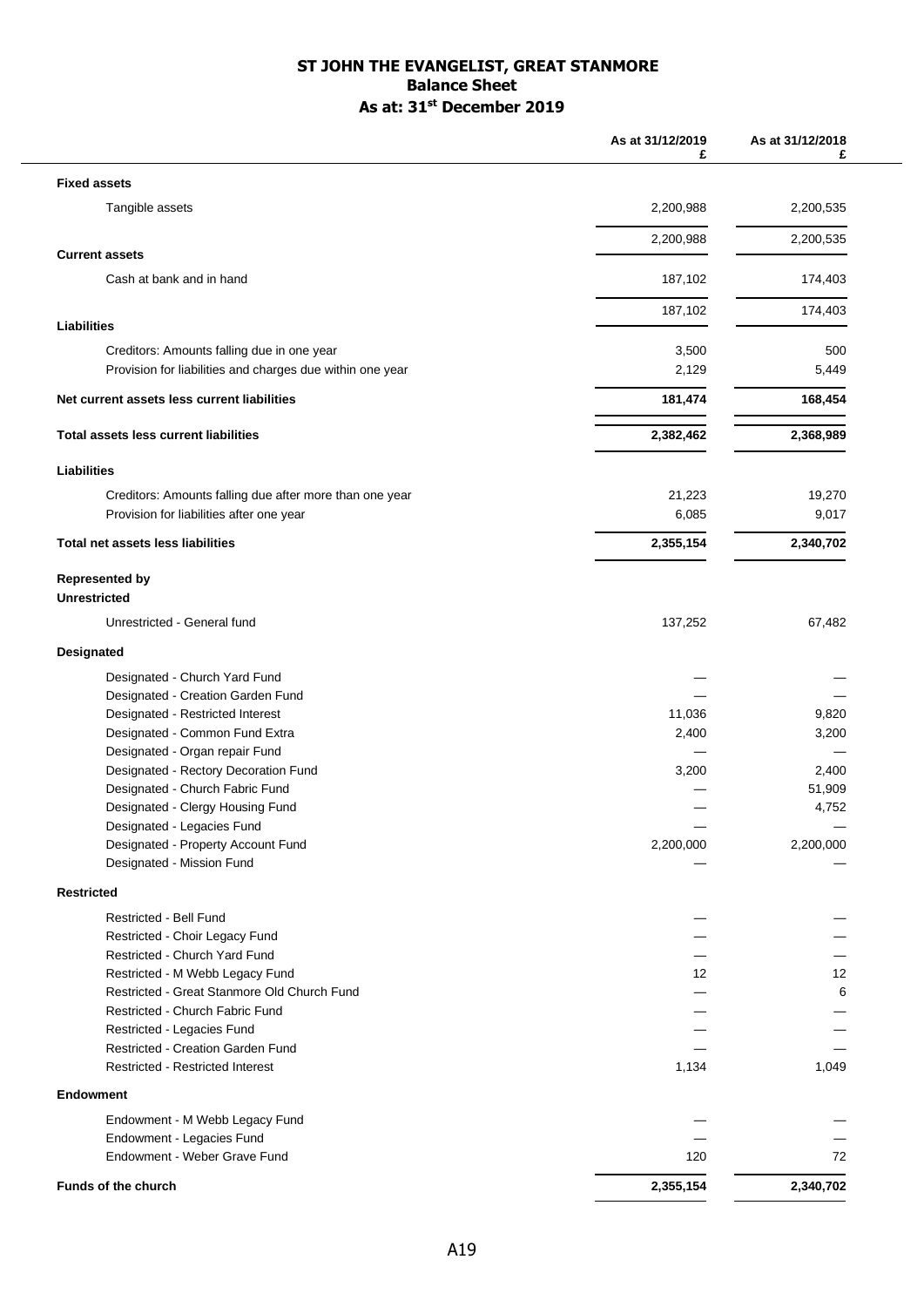# **ST JOHN THE EVANGELIST, GREAT STANMORE**

#### **Notes to the Financial Statements for the year ended 31st December 2019**

#### **Accounting Policies**

#### **a. Accounting convention**

The financial statements have been prepared in accordance with the Church Accounting Regulations, together with applicable accounting standards and the Statement of Recommended Practice (SORP).

The financial statements have been prepared under the historical cost convention.

The financial statements include all transactions, assets and liabilities for which the PCC is responsible in law. They do not include the accounts of church groups that owe their affiliation to another body, nor those which are informal gatherings of church members.

### **b. Funds accounting**

Funds held by the PCC are:

Unrestricted funds – general funds which can be used for PCC ordinary purposes.

Designated funds – monies set aside by the PCC out of unrestricted funds for specific future purposes or projects.

Restricted funds:

- a) Income from trusts or endowments which may be expended only on those restricted objects provided in the terms of the trust or bequest;
- b) Donations or grants received for a specific object or invited by the PCC for a specific object. The funds may only be expended on the specific object for which they were given. Any balance remaining unspent at the end of the year is carried forward as a balance on that fund.

Endowment funds – funds the capital of which must be maintained; only income arising from the investment of the endowment may be used, either as restricted or unrestricted funds, depending on the purpose set out in the terms of the original endowment.

#### **c. Incoming resources**

All incoming resources are accounted for gross.

#### **Voluntary income**

Collections are recognised when received.

Planned giving receivable is recognised only when received.

Income Tax recoverable on gift aid donations is recognised when the income is recognised. Grants and legacies are recognised when the PCC is legally entitled to the amount due.

#### **Income from investments**

Dividends are accounted for when due and payable. Interest entitlements are accounted for as they accrue.

#### **All other income**

All other income is recognised when it is receivable.

#### **Gains and losses on investments**

Realised gains are recognised when the investments are sold.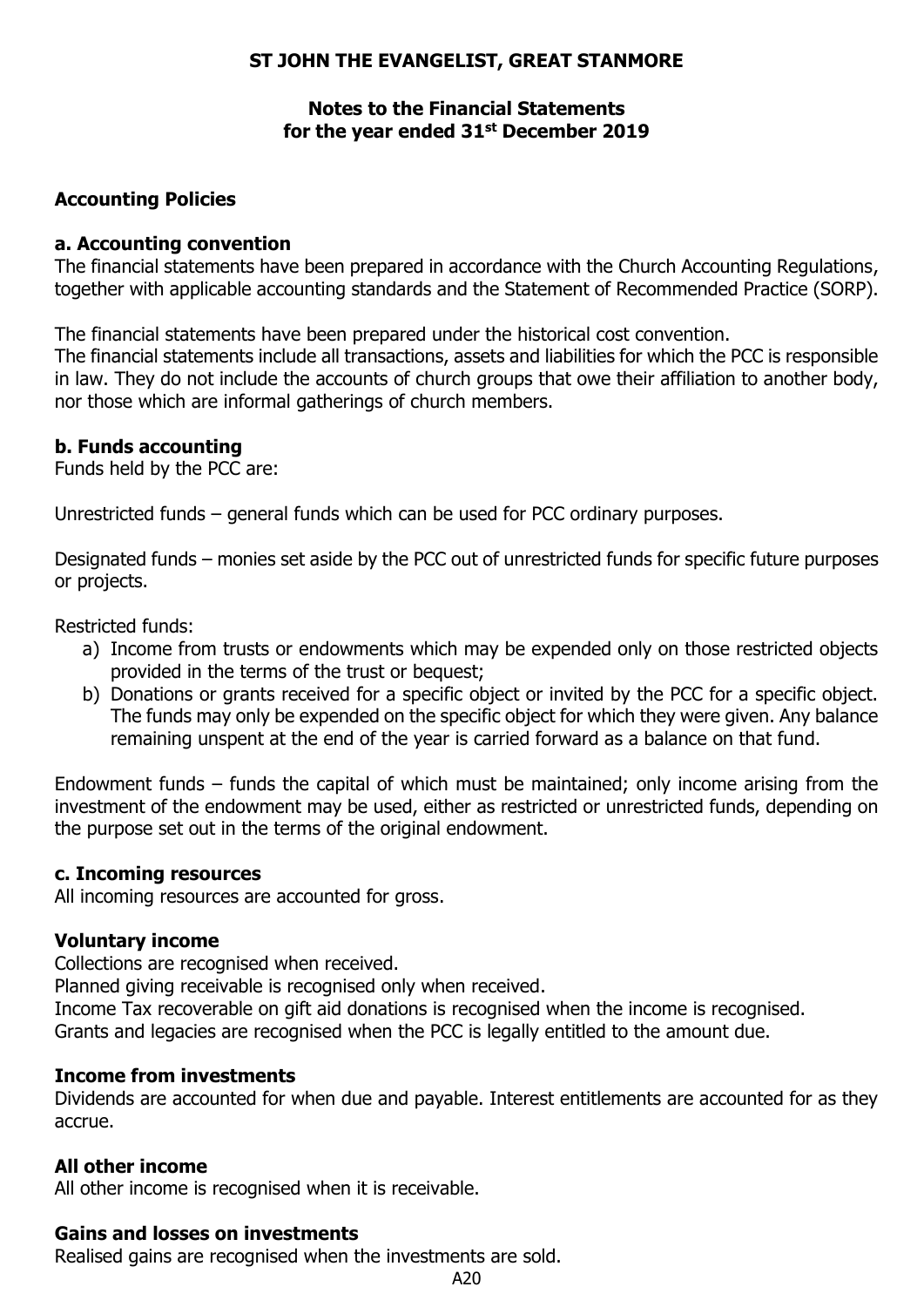#### **d. Resources used**

Resources expended are accounted for on an accruals basis and are accounted for gross.

#### **Grants**

Grants and donations are accounted for when paid over, or when awarded where the award creates a binding obligation on the PCC.

#### **Church Activities**

The Diocesan parish contribution is accounted for when paid. Any parish contribution unpaid at  $31<sup>st</sup>$ December is provided for in these accounts as an operational (though not legal) liability and is shown as a creditor in the balance sheet.

#### **e. Fixed Assets**

#### **Tangible fixed assets**

Consecrated and beneficed property of any kind is excluded from the accounts by s.96 (2) of the Charities Act 1993.

Movable church furnishings held by the Rector and Churchwardens on special trust for the PCC and which require a faculty for disposal are accounted as inalienable property unless consecrated. They are listed in the church's inventory which can be inspected. For some inalienable property acquired in the past there may not be sufficient cost information surviving and therefore such assets may not be valued in the accounts. Individual items acquired since 1<sup>st</sup> January 2009 have been capitalised in the accounts and depreciated over their useful economic life (see note (d)).

#### **Depreciation**

Depreciation is calculated to write down the cost of tangible fixed assets, excluding freehold properties, over a five-year period which is to the end of their expected useful lives. The are no assets currently being depreciated.

No depreciation is provided on freehold property as it is the PCC's policy to maintain these assets in a continual state of sound repair. The useful economic life of these assets is so long and residual values so high that any depreciation would not be material. These assets will be subject to annual impairment reviews. Provision will be made if there has been any permanent diminution in value.

#### **Investments**

Investments are stated at book value in the accounts and recorded at market value at balance sheet date in the accompanying notes.

#### **f. Current assets**

Amounts owing to the PCC at 31<sup>st</sup> December in respect of fees, rents or other income are shown as debtors, less provision for amounts that may prove uncollectible.

Short term deposits include cash held on deposit either with the CBF Church of England Funds or at the Bank.

#### **g. Trustees**

Apart from the Rector and Assistant Curate, who are in receipt of stipends paid by the Church Commissioners, no other elected PCC Member was remunerated in 2019. The aggregate amount given by PCC Members and related parties in 2019 was £8,707.

The Rector, Assistant Curate and Pastoral Assistant were reimbursed expenses totalling £1,119 of which £373.18 related to travel costs and £51.35 for hospitality. No other payments were made to PCC Members, nor persons closely connected to them.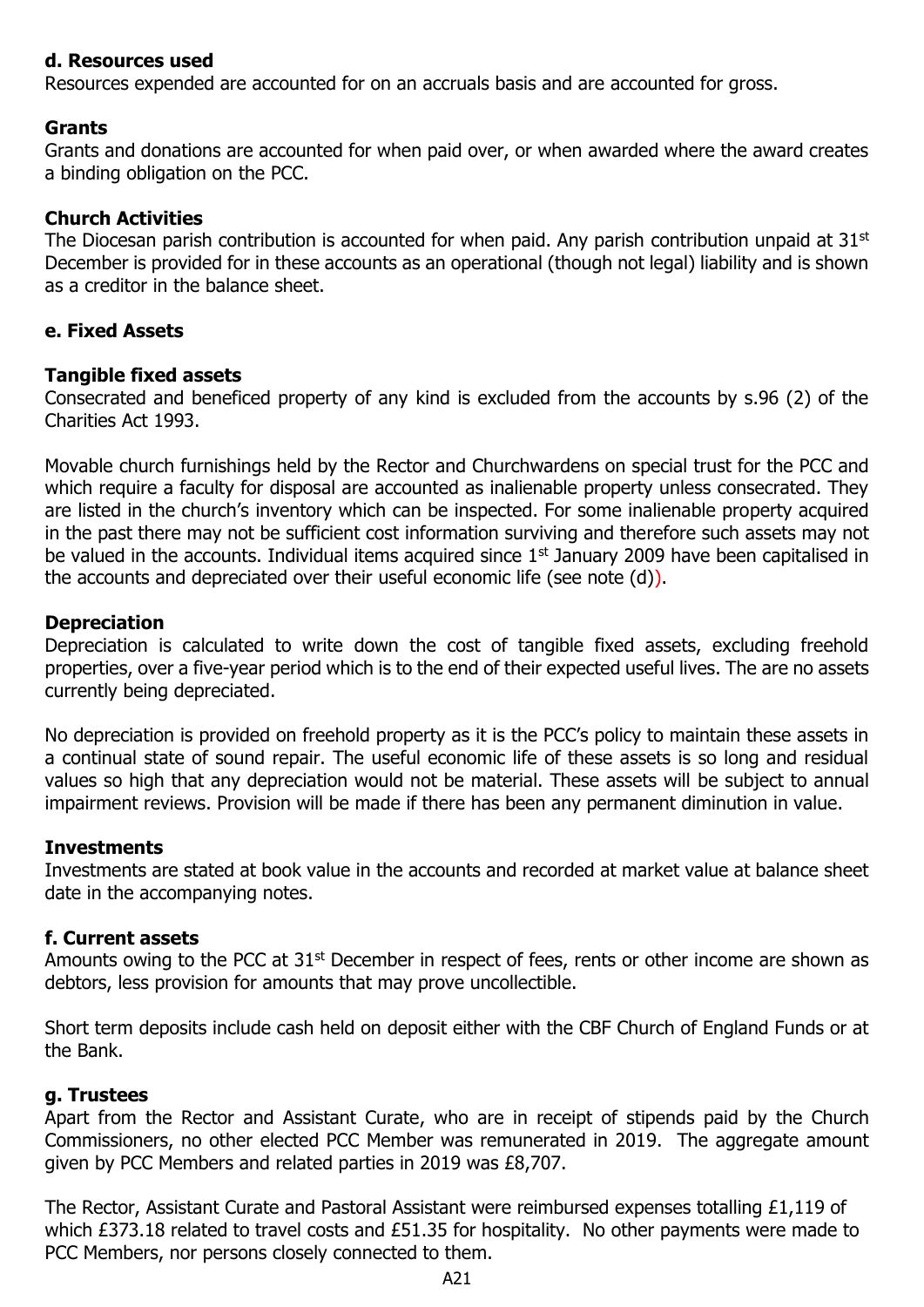# **ST JOHN THE EVANGELIST, GREAT STANMORE**

#### **Financial Statement for the year ended 31st December 2019 Income and Expenditure Account**

|                                                        | <b>Actual</b> | <b>Budget</b> | <b>Variance</b> | <b>Actual</b>  |
|--------------------------------------------------------|---------------|---------------|-----------------|----------------|
|                                                        | At 31/12/2019 | At 31/12/2019 | At 31/12/2019   | At 31/12/2018  |
| <b>Income</b>                                          |               |               |                 |                |
| <b>Incoming and Endowments from:</b>                   |               |               |                 |                |
| <b>Donations and legacies</b>                          |               |               |                 |                |
| <b>Standing Order</b>                                  | 46,313        | 43,611        | 2,702           | 40,245         |
| Stewardship Cheques                                    | 350           | 832           | $-482$          | 615            |
| Other Planned Giving Orange Envelopes                  | 1,803         | 1,230         | 573             | 6,614          |
| <b>Church Plate Collections</b>                        | 5,563<br>988  | 6,000         | $-437$<br>988   | 6,139<br>753   |
| Open Church Collections                                | 5,700         |               | 1,850           |                |
| Gift Aid White Envelopes<br>Donations Other Gift Aided | 1,921         | 3,850         | 1,921           | 3,744<br>1,230 |
| Donation Other not Gift Aided                          | 2,889         |               | 2,889           | 1,424          |
| Tax recoverable on Gift Aid                            | 15,245        | 11,105        | 4,141           | 13,172         |
| Curate (for accommodation)                             | 0             | 11,900        | $-11,900$       | 538            |
|                                                        | 80,773        | 78,527        | 2,246           | 74,473         |
| <b>Investments</b>                                     |               |               |                 |                |
| Dividends & Interest                                   | 10            | 15            | -5              | 10             |
| <b>CBF Bank Interest</b>                               | 1,299         | 959           | 340             | 918            |
| Rent Hollond Lodge                                     |               |               |                 |                |
| The Chase                                              | 10,200        | 10,200        | 0               | 10,200         |
|                                                        | 20,100        | 20,100        | 0               | 20,100         |
| <b>Church House Cottage</b>                            |               | 13,800        | $-13,800$       | 8,600          |
| Investment Income                                      | 453           |               | 453             |                |
|                                                        | 32,061        | 45,074        | $-13,013$       | 39,827         |
| <b>Other trading activities</b>                        |               |               |                 |                |
| Church Hall Caretaker Fee                              | 1,000         |               | 1,000           | 625            |
| Church Hall Lettings One-Off                           | 18,035        | 12,000        | 6,035           | 11,315         |
| Montessori School Letting                              | 30,020        | 31,100        | $-1,080$        | 29,401         |
| Church Hall Lettings Regular                           | 8,402         | 10,025        | $-1,623$        | 9,960          |
| Parish Magazine Sales                                  | 314           | 300           | 14              | 376            |
| Parish Magazine Advertising Income                     | 174           | 485           | $-311$          | 484            |
|                                                        | 57,944        | 53,910        | 4,034           | 52,161         |
| <b>Income from Charitable Activities</b>               |               |               |                 |                |
| Clerk Staple/Holland Lodge                             | 4,770         | 4,000         | 770             | 4,494          |
| <b>Funeral Fees PCC</b>                                | 1,321         | 1,020         | 301             | 1,144          |
| <b>Wedding Fees PCC</b>                                | 571           | 300           | 271             | 1,372          |
| Youth Group                                            | 249           | 480           | $-231$          | 599            |
| The Café St Jean                                       | 1,351         | 1,300         | 51              | 1,358          |
| <b>Social Events</b>                                   | 926           | 655           | 271             | 852            |
| <b>Church Flowers</b>                                  | 890           | 900           | $-10$           | 761            |
| Little Fishers and Toddler Group                       | 274           |               | 274             | 200            |
| Junior Church                                          | 32            | 48            | $-16$           | 43             |
| Tea & Chat                                             | 504           |               | 504             | 516            |
| Great Stanmore Old Church                              |               |               |                 |                |
|                                                        | 10,888        | 8,703         | 2,185           | $-1,107$       |
| <b>Other Income</b>                                    |               |               |                 | 10,232         |
| Listed Places of Worship Grant                         |               |               |                 | 161            |
|                                                        | $\mathbf 0$   |               | $\mathbf 0$     | 161            |
|                                                        |               | 0             |                 |                |
| <b>Income Grand Total</b>                              | 181,667       | 186,214       | $-4,547$        | 176,854        |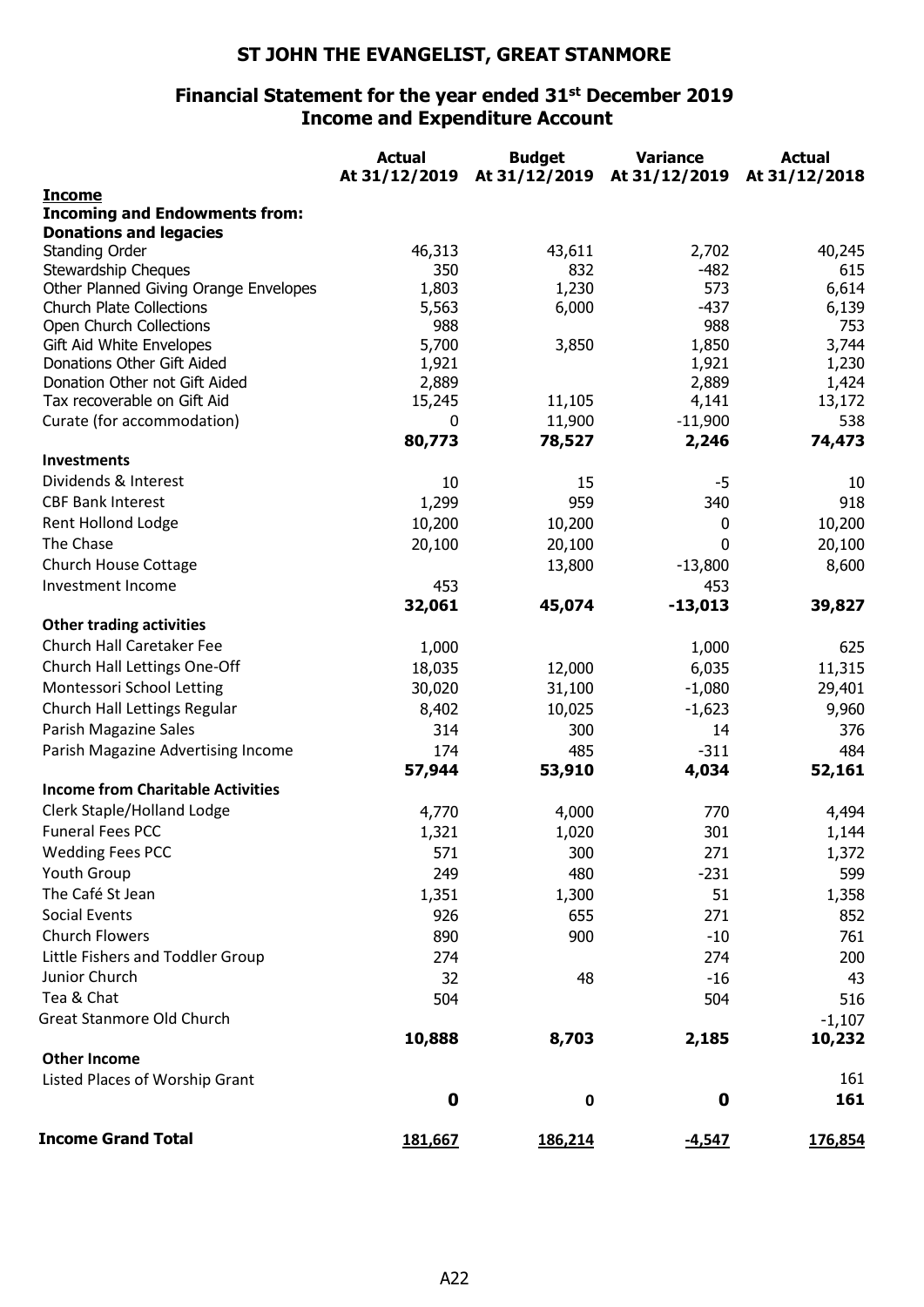|                                                               | <b>Actual</b> | <b>Budget</b>                             | <b>Variance</b> | <b>Actual</b>    |
|---------------------------------------------------------------|---------------|-------------------------------------------|-----------------|------------------|
| <b>Expenditure</b>                                            |               | At 31/12/2019 At 31/12/2019 At 31/12/2019 |                 | At 31/12/2018    |
| <b>Expenditure on Charitable Activities</b>                   |               |                                           |                 |                  |
| Giving to Missionary Societies                                | 2,400         | 2,200                                     | $-200$          | 2,400            |
| Secular Charities (Flyspec)                                   | 2,000         | 2,000                                     | 0               | 2,000            |
|                                                               | 4,400         | 4,200                                     | $-200$          | 4,200            |
| Ministry Parish Share                                         | 78,367        | 79,770                                    | 1,403           | 73,566           |
| Ministry Parish Share Extra                                   | 3,200         |                                           | $-3,200$        | 3,770            |
|                                                               | 81,567        | 79,770                                    | -1,797          | 77,336           |
| Legal & Professional Fees                                     | 2,035         | 5,000                                     | 2,965           | 8,631            |
| Sal Hon                                                       | 255           |                                           | $-255$          | 173              |
| Parish Admin Salaries                                         | 9,610         | 9,660                                     | 50              | 9,610            |
| Parish Admin NI<br>Parish Admin - Pension & Life Insurance    | 150<br>421    | 169<br>421                                | 19<br>0         | 173<br>421       |
|                                                               | 3,000         | 0                                         | $-3,000$        | $\boldsymbol{0}$ |
| PCC Property Hollond Lodge                                    | 1,216         | 1,305                                     | 89              | 2,337            |
| PCC Property Church House Cottage                             | 135           | 137                                       | 3               | 2,289            |
| PCC Property The Chase                                        | 1,927         | 1,454                                     | $-473$          | 2,597            |
|                                                               | 18,749        | 18,147                                    | $-602$          | 26,231           |
| Working Expenses of Incumbent                                 | 887           | 1,000                                     | 113             | 688              |
| <b>Rectory Water</b>                                          | 409           | 500                                       | 91              | 411              |
| Assist Staff/Pastoral Assistant                               | 123           | 400                                       | 277             | 142              |
| Curate (accommodation)                                        |               | 14,400                                    | 14,400          | 500              |
| Working Expense of Curate                                     | 109           | 200                                       | 91              |                  |
| Curate Water                                                  |               | 350                                       | 350             |                  |
|                                                               | 1,527         | 16,850                                    | 15,323          | 1,741            |
| Youth Group                                                   | 450           | 600                                       | 150             | 467              |
| Parish Training Mission                                       | 1,495         | 200                                       | $-1,295$        | 1,480            |
| <b>Hospitality Expenses</b>                                   |               |                                           |                 | 42               |
| Holiday Club                                                  |               |                                           |                 | 5                |
|                                                               | 1,945         | 800                                       | $-1,145$        | 1,994            |
| <b>Visiting Speakers</b>                                      | 120           |                                           | $-120$          | 55               |
| Church Cleaning                                               | 2,605         | 3,252                                     | 647             | 3,062            |
| Church Insurance                                              | 7,852         | 14,000                                    | 6,148           | 7,626            |
| Church Maintenance                                            | 2,851         | 5,380                                     | 2,529           | 4,913            |
| <b>Church Flowers</b>                                         | 1,320         | 1,695                                     | 375             | 1,614            |
| Church Organ/Piano Servicing                                  | 3,309         | 900                                       | $-2,409$        | 841              |
| Church Projection System<br>Garden Waste                      | 436<br>75     |                                           | $-436$<br>$-75$ | 0<br>75          |
| Upkeep of Services                                            | 1,504         | 520                                       | $-984$          | 1,127            |
| Services Sundries                                             | 414           | 140                                       | $-274$          | 231              |
| Music & Choir Licenses                                        | 333           | 470                                       | 137             | 427              |
| Church Publicity                                              | 502           | 20                                        | $-482$          | 10               |
| Junior Church                                                 | 126           | 250                                       | 124             | 319              |
| Administration                                                | 160           | 235                                       | 75              | 234              |
| Social Events                                                 | 871           | 590                                       | $-281$          | 821              |
| The Café St Jean                                              | 974           | 960                                       | $-14$           | 1,240            |
| Postage & Telephone                                           | 1,297         | 928                                       | $-369$          | 1,063            |
| Photocopy Costs                                               | 1,046         |                                           | $-1,046$        | 1,018            |
| Photocopier Lease                                             | 1,848         | 1,752                                     | $-96$           | 1,800            |
| Parish Office Costs                                           | 605           | 1,218                                     | 613             |                  |
| Printing/Stationary                                           | 1,548         | 925                                       | $-623$          | 1,388            |
| <b>Sundry Expenses</b>                                        | 221           |                                           | $-221$          | 203              |
| Tea & Chat                                                    | 402           |                                           | $-402$          | 303              |
| Little Fishers & Toddlers Group<br>Depreciation Church Boiler | 145           |                                           | $-145$          | 140<br>401       |
|                                                               | 30,564        | 33,235                                    | 2,671           | 28,911           |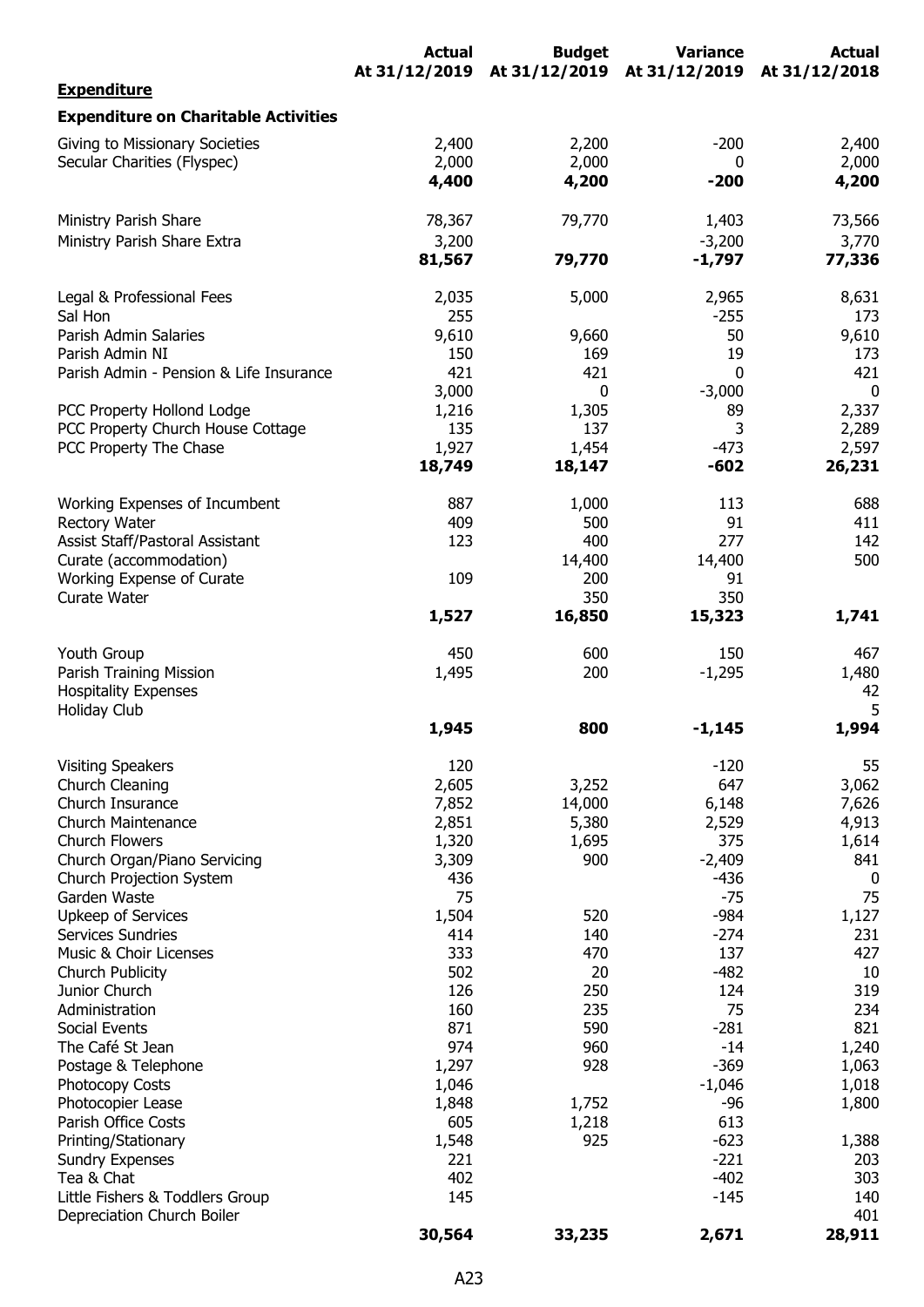|                                                                        | <b>Actual</b>       | <b>Budget</b>           | <b>Variance</b>             | <b>Actual</b> |
|------------------------------------------------------------------------|---------------------|-------------------------|-----------------------------|---------------|
|                                                                        | At 31/12/2019       |                         | At 31/12/2019 At 31/12/2019 | At 31/12/2018 |
| Church Electricity                                                     | $-280$              | 2,830                   | 3,110                       | 2,709         |
| Church Water                                                           | 172                 | 125                     | -47                         | 109           |
| Church Heating                                                         | 3,472               | 4,000                   | 528                         | 3,410         |
|                                                                        | 3,363               | 6,955                   | 3,592                       | 6,227         |
|                                                                        |                     |                         |                             |               |
| Hall Cleaning                                                          | 2,695               | 3,000                   | 305                         | 2,920         |
| Hall Insurance                                                         | 3,597               | 3,808                   | 210                         | 3,504         |
| Hall Maintenance                                                       | 2,881               | 2,562                   | $-319$                      | 1,592         |
| <b>Hall Mowing</b>                                                     | 3,142               | 3,000                   | $-142$                      | 2,295         |
| Hall Rubbish Removal                                                   | 484                 | 484                     | 0                           | 409           |
| Hall Caretaker                                                         | 1,010               | 600                     | $-410$                      | 575           |
| Hall Sundry Expenses                                                   | 147                 |                         | $-147$                      | 625           |
| Hall Light Heat                                                        | 5,121               | 8,135                   | 3,014                       | 6,285         |
| Hall Water                                                             | 316                 | 700                     | 384                         | 154           |
| Depreciation Hall Carpet                                               |                     |                         |                             | 588           |
|                                                                        | 19,392              | 22,288                  | 2,896                       | 18,946        |
|                                                                        |                     |                         |                             |               |
| Hollond Lodge Major Repairs                                            | 925                 | 1,161                   | 236                         | 1,100         |
| The Chase Major Repairs                                                | 392                 | 1,161                   | 769                         | 975           |
| Church House Cottage Major Repairs                                     | 4,191               | 1,161                   | $-3,031$                    | 815           |
|                                                                        |                     |                         |                             |               |
|                                                                        | 5,508               | 3,482                   | $-2,027$                    | 2,890         |
| <b>Other Expenditure</b>                                               |                     |                         |                             |               |
| <b>Bank Charges</b>                                                    | 200                 | 208                     | 8                           | 200           |
|                                                                        |                     | 280                     |                             |               |
| Harrow Deanery                                                         | 200                 | 488                     | 280<br>288                  | 20<br>220     |
|                                                                        |                     |                         |                             |               |
| <b>Expenditure Grand Total</b>                                         | 167,215             | 186,214                 | 18,999                      | 167,860       |
|                                                                        |                     |                         |                             |               |
| <b>Excess Income over Expenditure</b><br><b>Balance bfd 01/01/2019</b> | 14,452<br>2,340,702 | 0<br>0                  | 14,452<br>0                 | 9,940<br>O    |
| <b>Balance at 31/12/2019</b>                                           | 2,355,154           | $\overline{\mathbf{0}}$ | 14,452                      | 9,940         |
| <b>Statement of Assets and Liabilities as at 31 December 2019</b>      |                     |                         | 2,355,154                   |               |
|                                                                        |                     |                         |                             |               |
| <b>Banks</b>                                                           |                     |                         |                             |               |
| Central Board of Finance Deposit Account                               |                     |                         | 110,000                     |               |
| Central Board of Finance Deposit Account (Mary Webb)                   |                     |                         | 5,112                       |               |
| <b>Barclays Current Account</b>                                        |                     |                         | 67,189                      |               |
| <b>Barclays Deposit Account</b>                                        |                     |                         | 4,801                       |               |
| Total cash at 31 December 2019                                         |                     |                         | 187,102                     |               |
| <b>Tangible Assets</b>                                                 |                     |                         |                             |               |
| Properties                                                             |                     |                         | 2,200,000                   |               |
| Investments                                                            |                     |                         | 988                         |               |
|                                                                        |                     |                         | 2,200,988                   |               |
| <b>Liabilities</b>                                                     |                     |                         |                             |               |
| Legacy                                                                 |                     |                         | $-6,085$<br>M Webb, A Carey |               |
| <b>Returnable Deposits</b>                                             |                     |                         | $-500$<br>Montessori        |               |
| Accrual (for Feasibility Study Costs)                                  |                     |                         | $-3,000$                    |               |
| Returnable Deposits (Hall)                                             |                     |                         | 0                           |               |
| <b>Rectory Decoration</b>                                              |                     |                         | $-3,200$                    |               |
| Common Fund extra                                                      |                     |                         |                             |               |
|                                                                        |                     |                         | $-2,400$                    |               |
| Fund Raising/Organ                                                     |                     |                         | $-21,224$                   |               |
| Deferred Income (2020 Hall Hire and Parish Magazine Advertising)       |                     |                         | $-2,128$                    |               |
| <b>Total Liabilities</b>                                               |                     |                         | $-38,537$                   |               |
| <b>Barclays Current Account</b>                                        |                     |                         | 67,189                      |               |
| Amount left to spend from Current Account                              |                     |                         | 28,653                      |               |
|                                                                        |                     |                         |                             |               |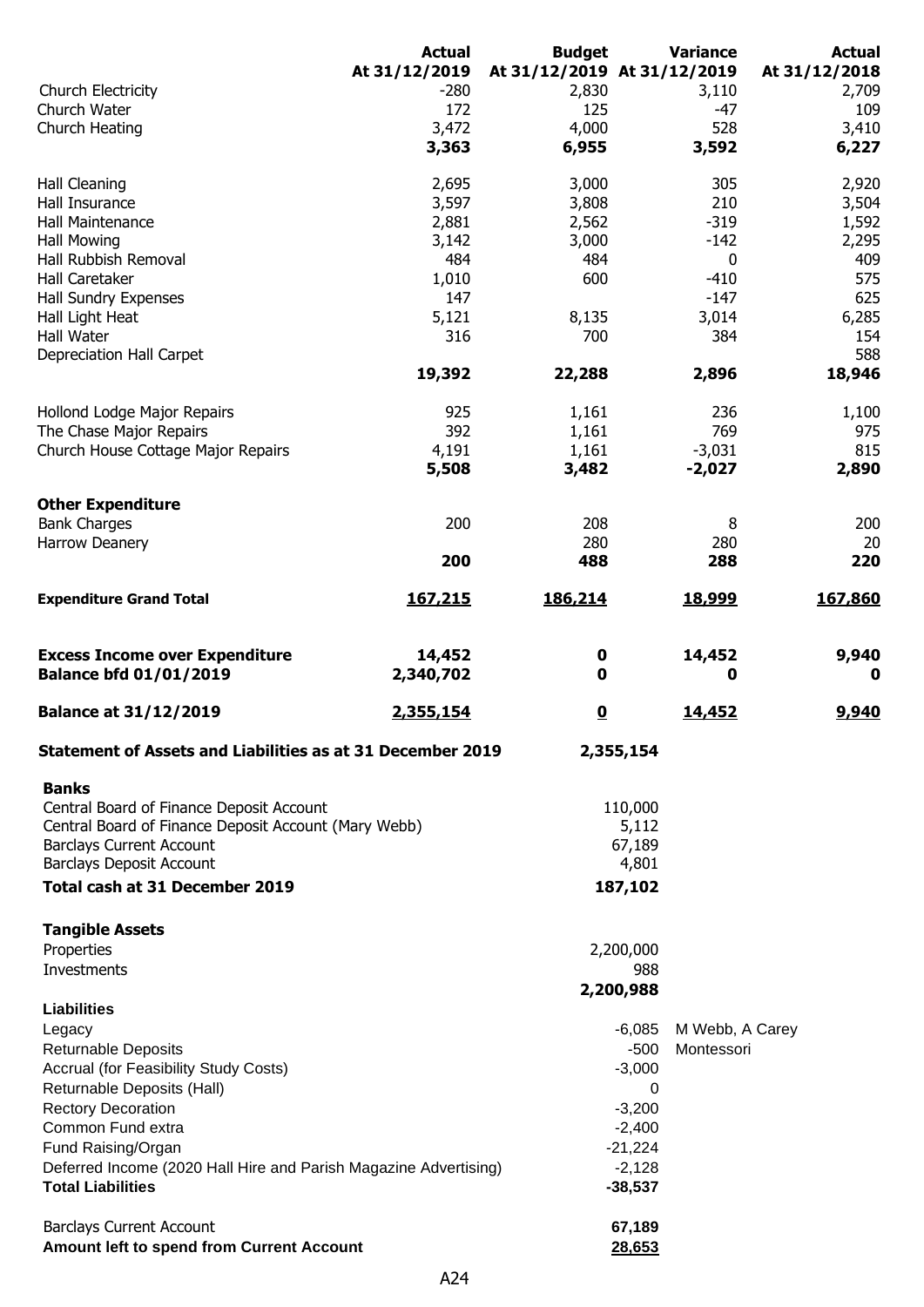# **ST JOHN THE EVANGELIST, GREAT STANMORE**

#### **Fund Statement of Change 31st December 2019**

| <b>Brought forward</b> |                          |                   | <b>Movement</b> |                          |                          |                   | <b>Carried forward</b> |                          |                     |                   |                   |           |
|------------------------|--------------------------|-------------------|-----------------|--------------------------|--------------------------|-------------------|------------------------|--------------------------|---------------------|-------------------|-------------------|-----------|
| Fund                   | <b>Unrestricted</b>      | <b>Designated</b> | Restricted      | Endowment                | <b>Unrestricted</b>      | <b>Designated</b> | <b>Restricted</b>      | Endowment                | <b>Unrestricted</b> | <b>Designated</b> | <b>Restricted</b> | Endowment |
| Bell                   |                          |                   |                 |                          |                          |                   |                        |                          |                     |                   |                   |           |
| Choir                  |                          |                   |                 |                          |                          |                   |                        | $\blacksquare$           |                     |                   |                   |           |
| Churchyrd              |                          |                   |                 |                          |                          |                   |                        | $\blacksquare$           |                     |                   |                   |           |
| Comextra               |                          | 3,200             |                 |                          |                          | (800)             |                        | $\overline{\phantom{a}}$ |                     | 2,400             |                   |           |
| MWeb                   |                          |                   | 12              |                          |                          |                   |                        |                          |                     |                   | 12                |           |
| OldChurch              |                          |                   | 6               |                          |                          |                   | (6)                    |                          |                     |                   |                   |           |
|                        |                          |                   |                 |                          |                          |                   |                        |                          |                     |                   |                   |           |
| Rectory                |                          | 2,400             |                 |                          |                          | 800               |                        |                          |                     | 3,200             |                   |           |
| Churchfab              |                          | 51,909            |                 |                          | $\overline{\phantom{a}}$ | (51, 909)         |                        |                          |                     |                   |                   |           |
| General                | 67,482                   |                   |                 |                          | 69,769                   |                   |                        | $\blacksquare$           | 137,252             |                   |                   |           |
| Clergyhse              | $\blacksquare$           | 4,752             |                 | $\overline{\phantom{a}}$ | $\overline{\phantom{a}}$ | (4, 752)          |                        | $\overline{\phantom{a}}$ |                     |                   |                   |           |
| Legacies               |                          |                   |                 |                          |                          |                   |                        |                          |                     |                   |                   |           |
| Property               | $\overline{\phantom{a}}$ | 2,200,000         |                 |                          |                          |                   |                        |                          |                     | 2,200,000         |                   |           |
| Mission                |                          |                   |                 |                          |                          |                   |                        | $\overline{\phantom{a}}$ |                     |                   |                   |           |
| Creation               |                          |                   |                 |                          |                          |                   |                        | $\overline{\phantom{a}}$ |                     |                   |                   |           |
| Webergrav              |                          |                   |                 | 72                       |                          |                   |                        | 48                       |                     |                   |                   | 120       |
| Interest               |                          | 9,820             | 1,049           |                          |                          | 1,216             | 85                     |                          |                     | 11,036            | 1,134             |           |
| Loan                   |                          |                   |                 |                          |                          |                   |                        | $\sim$                   |                     |                   |                   |           |
|                        |                          |                   |                 |                          |                          |                   |                        |                          |                     |                   |                   |           |
| Totals                 | 67,482                   | 2,272,080         | 1,067           | 72                       | 69,769                   | (55, 445)         | 79                     | 48                       | 137,252             | 2,216,636         | 1,146             | 120       |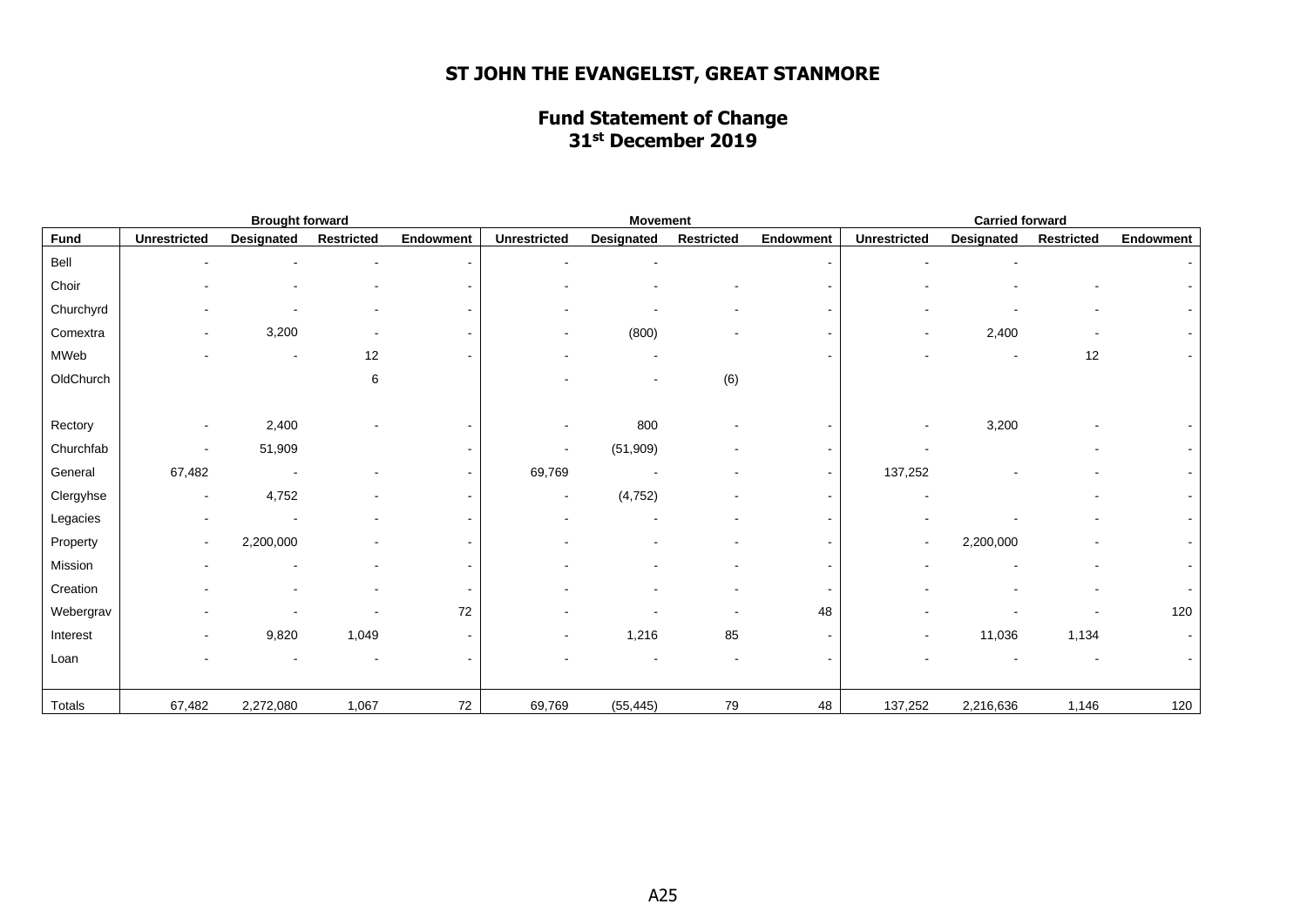## **ST JOHN THE EVANGELIST, GREAT STANMORE Statement of Assets and Liabilities (by code) as at: 31st December 2019**

| <b>Class and nominal code</b>                     |                                                                         | General                  | <b>Designated</b> | <b>Restricted</b> | <b>Endowment</b>         | <b>Total</b> | Last year |
|---------------------------------------------------|-------------------------------------------------------------------------|--------------------------|-------------------|-------------------|--------------------------|--------------|-----------|
| <b>Fixed assets - Tangible assets</b>             |                                                                         |                          |                   |                   |                          |              |           |
| 6000000 : F/H Church House at<br>Cost             |                                                                         |                          | 1,000,000         |                   |                          | 1,000,000    | 1,000,000 |
| 6000001 : F/H St Johns House at<br>Cost The Chase |                                                                         |                          | 600,000           |                   |                          | 600,000      | 600,000   |
| 6000017 : F/H Hollond Lodge at<br>cost            |                                                                         |                          | 275,000           |                   |                          | 275,000      | 275,000   |
| 6000018 : F/H Church House<br>Cottage at cost     |                                                                         |                          | 325,000           |                   |                          | 325,000      | 325,000   |
| 6000050 : Investments                             |                                                                         | 868                      |                   |                   |                          | 868          | 463       |
| 6000051 : Investment Weber Grave                  |                                                                         |                          |                   |                   | 120                      | 120          | 72        |
|                                                   | <b>Total</b>                                                            | 868                      | 2,200,000         |                   | 120                      | 2,200,988    | 2,200,535 |
|                                                   | Current assets - Cash at bank and in hand                               |                          |                   |                   |                          |              |           |
| A1504 : Bank current account                      |                                                                         | 105,120                  | (40,050)          | 2,120             |                          | 67,189       | 64,509    |
| A1505 : Bank deposit account                      |                                                                         | 2,218                    | 2,584             |                   |                          | 4,801        | 4,792     |
| A1520 : CBF CofE deposit A/c                      |                                                                         | 55,898                   | 54,103            | 5,112             |                          | 115,112      | 105,102   |
|                                                   | <b>Total</b>                                                            | 163,235                  | 16,636            | 7,231             | $\overline{\phantom{0}}$ | 187,102      | 174,403   |
|                                                   | Total                                                                   | 21,223                   |                   |                   |                          | 21,223       | 19,270    |
|                                                   | Liabilities - Creditors: Amounts falling due in one year                |                          |                   |                   |                          |              |           |
| A1613 : School returnable deposit                 |                                                                         | 500                      |                   |                   |                          | 500          | 500       |
| A1647: Accruals                                   |                                                                         | 3,000                    |                   |                   |                          | 3,000        |           |
|                                                   | <b>Total</b>                                                            | 3,500                    |                   |                   |                          | 3,500        | 500       |
|                                                   | Liabilities - Provision for liabilities after one year                  |                          |                   |                   |                          |              |           |
| A1700 : M Webb Fund                               |                                                                         |                          |                   | 5,102             |                          | 5,102        | 5,102     |
| A1701 : A Carey Fund                              |                                                                         |                          |                   | 983               |                          | 983          | 983       |
| A1707 : Donation Joseph Anom                      |                                                                         |                          |                   |                   |                          |              | 2,932     |
|                                                   | <b>Total</b>                                                            | $\overline{\phantom{0}}$ |                   | 6,085             |                          | 6,085        | 9,017     |
|                                                   | Liabilities - Provision for liabilities and charges due within one year |                          |                   |                   |                          |              |           |
| A1610 : Deferred Income                           |                                                                         | 2,129                    |                   |                   |                          | 2,129        | 5,449     |
|                                                   | <b>Total</b>                                                            | 2,129                    |                   |                   |                          | 2,129        | 5,449     |
|                                                   |                                                                         |                          |                   |                   |                          |              |           |
|                                                   |                                                                         |                          |                   |                   |                          |              |           |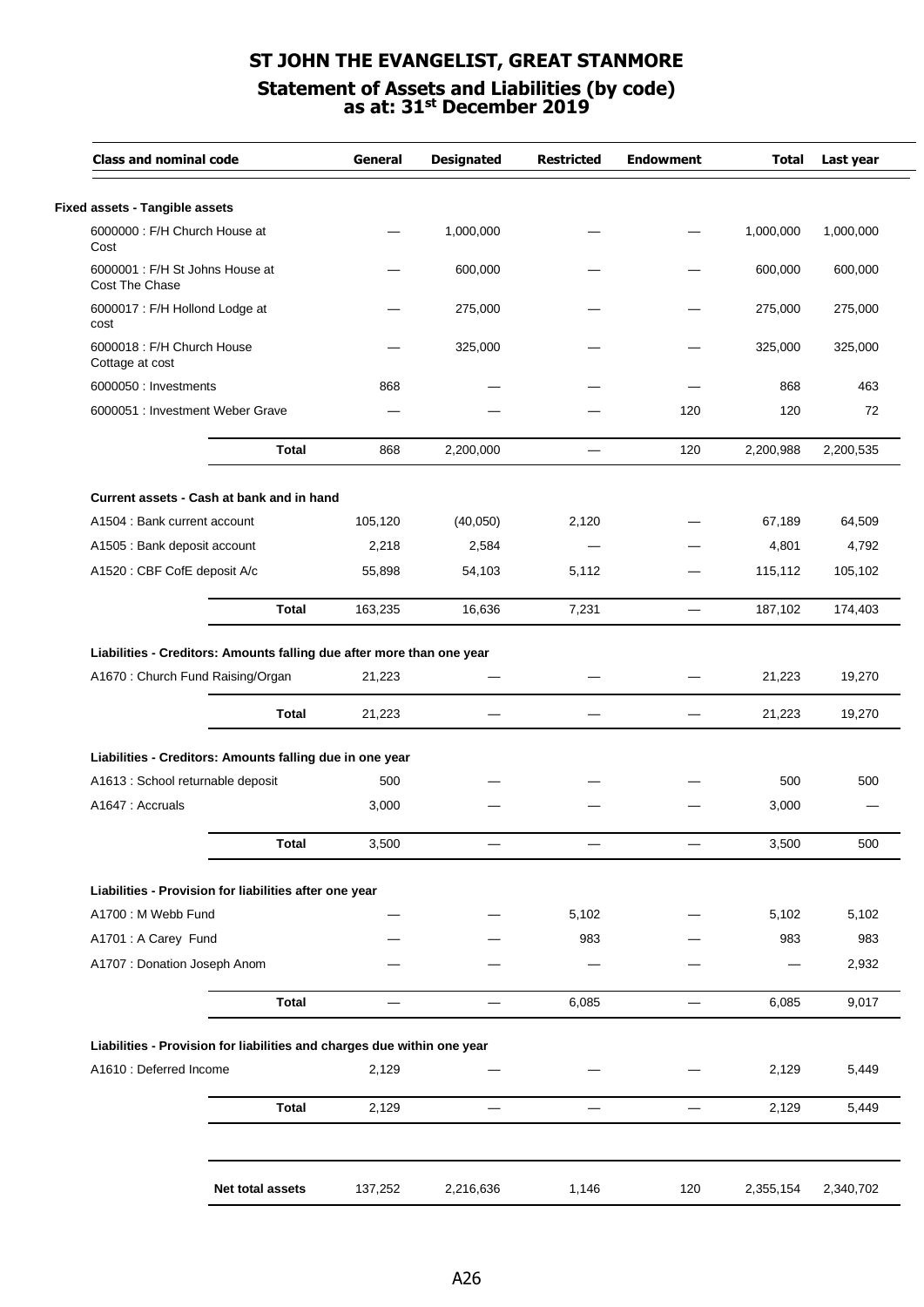| <b>Class and nominal code</b> | General                 | <b>Designated</b> | <b>Restricted</b> | <b>Endowment</b> | Total     | Last year |
|-------------------------------|-------------------------|-------------------|-------------------|------------------|-----------|-----------|
| <b>Represented by</b>         |                         |                   |                   |                  |           |           |
| Unrestricted - General        | 137,252                 |                   |                   |                  | 137,252   | 67,482    |
| Designated - Comextra         |                         | 2,400             |                   |                  | 2,400     | 3,200     |
| Designated - Rectory          |                         | 3,200             |                   |                  | 3,200     | 2,400     |
| Designated - Churchfab        |                         |                   |                   |                  |           | 51,909    |
| Designated - Clergyhse        |                         |                   |                   |                  |           | 4,752     |
| Designated - Property         |                         | 2,200,000         |                   |                  | 2,200,000 | 2,200,000 |
| Designated - Interest         |                         | 11,036            |                   |                  | 11,036    | 9,820     |
| Restricted - MWeb             |                         |                   | 12                |                  | 12        | 12        |
| Restricted - Oldchurch        |                         |                   |                   |                  |           | 6         |
| <b>Restricted - Interest</b>  |                         |                   | 1,134             |                  | 1,134     | 1,049     |
| Endowment - Webergrav         |                         |                   |                   | 120              | 120       | 72        |
|                               | <b>Total</b><br>137,252 | 2,216,636         | 1,146             | 120              | 2,355,154 | 2,340,702 |